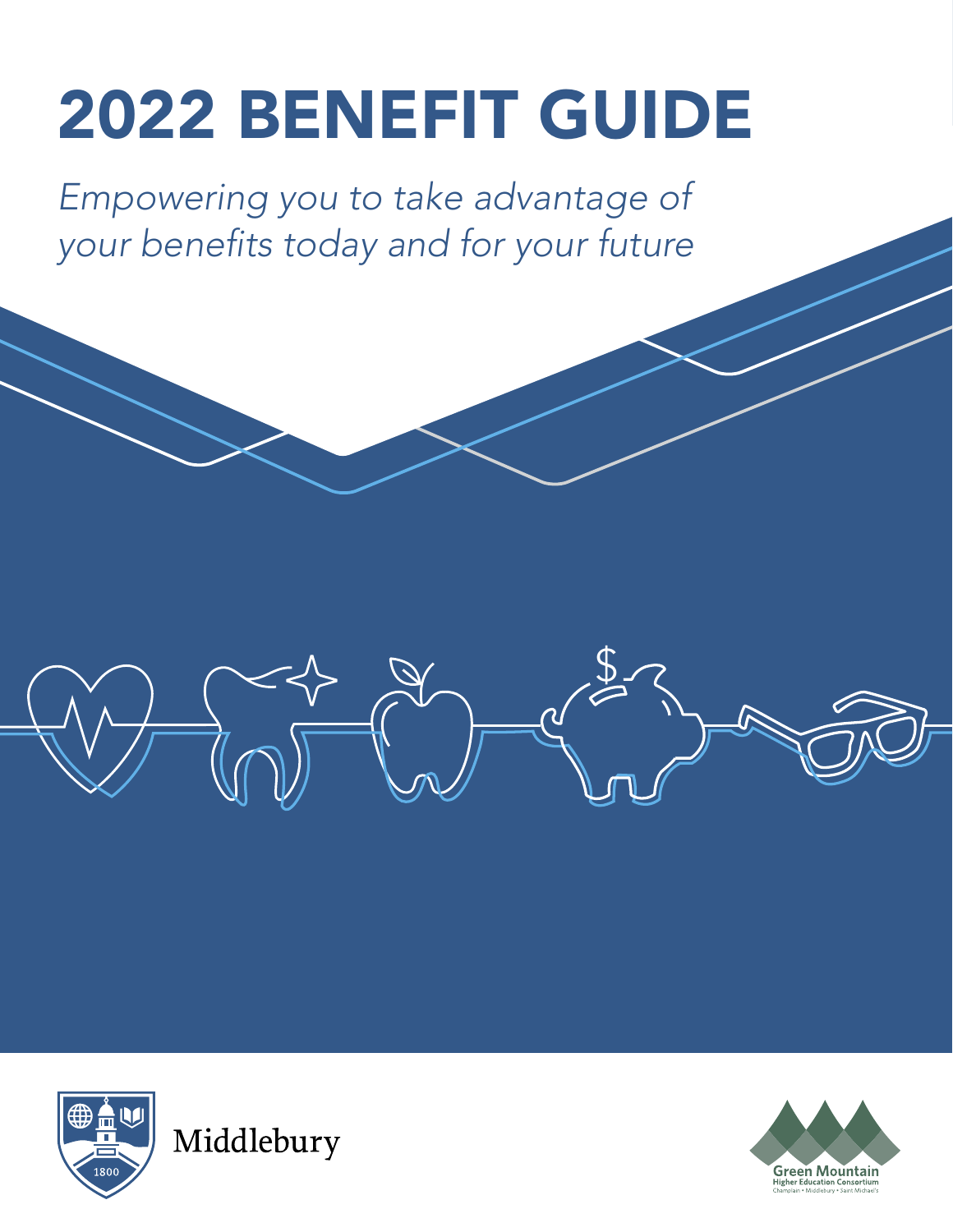

#### The Green Mountain Higher Education Consortium (GMHEC)

provides Benefits and Leave Administration Services to Middlebury College. Our Benefits Services Team is your personal resource for benefits enrollment, benefits support throughout the year, medical absence and leave management, and well-being programming.

Below is a summary of what your Benefits Services team is available to support you with:

- Open Enrollment
- Personal life changes impacting benefits eligibility for you or your family
- Health, Dental, or Vision Insurance
- Retirement Plans
- Health Savings (HSA) or Flexible Spending (FSA) Accounts
- Life, AD&D, or Disability Insurance
- Supplemental Offerings (Accident/ Critical Illness/Whole Life)
- Leave of Absences including Family, Medical, Short and Long Term Disability, and Worker's Compensation
- Well-being Programs
- Utilizing Oracle's HCM Benefits Application

Together, your Benefits Services Team is committed to supporting you in making the most of your benefits today and for your future.

Visit the GMHEC "Contact Us" page to meet your team:

### [https://gmhec.org/](https://gmhec.org/contact-us/) [contact-us/](https://gmhec.org/contact-us/)

Email: [benefits@gmhec.org](mailto:benefits@gmhec.org) Call: 802.443.5485



## Welcome to your 2022 benefits!

*I am pleased to present our 2022 benefit plan offerings, and sincerely hope that you take the time to learn and understand your benefits program and what is available to you and your*  family. Perhaps more than ever, now is a good time to consider, *understand and utilize the resources available to you.*

*Middlebury is committed to providing a meaningful benefits program for employees and their families to support a variety of needs. We are pleased to offer programs that retain a critical focus on preventative care, take advantage of the latest offerings in wellness and remote access to care, and manage cost containment in support of a sustainable future. Thank you for your continued hard work and commitment to the Middlebury community.*

*Your Benefits Team will support you through your 2022 Benefits Enrollment. Questions on your benefits can be sent to* [benefits@gmhec.org](mailto:benefits@gmhec.org) *or you may call 802.443.5485.*

*We wish all of you the best in health,*

#### Caitlin Goss

*Vice President for Human Resources and Chief People Officer Middlebury College*

### **CONTENTS**

| Cigna's Telehealth Connection Services 8   |  |
|--------------------------------------------|--|
|                                            |  |
|                                            |  |
|                                            |  |
| Managing Your Health Savings Account  12   |  |
|                                            |  |
|                                            |  |
|                                            |  |
|                                            |  |
| Managing Your Flexible Spending Account 17 |  |
|                                            |  |
|                                            |  |
|                                            |  |
| Employee and Family Assistance Program  21 |  |
|                                            |  |
|                                            |  |
|                                            |  |
|                                            |  |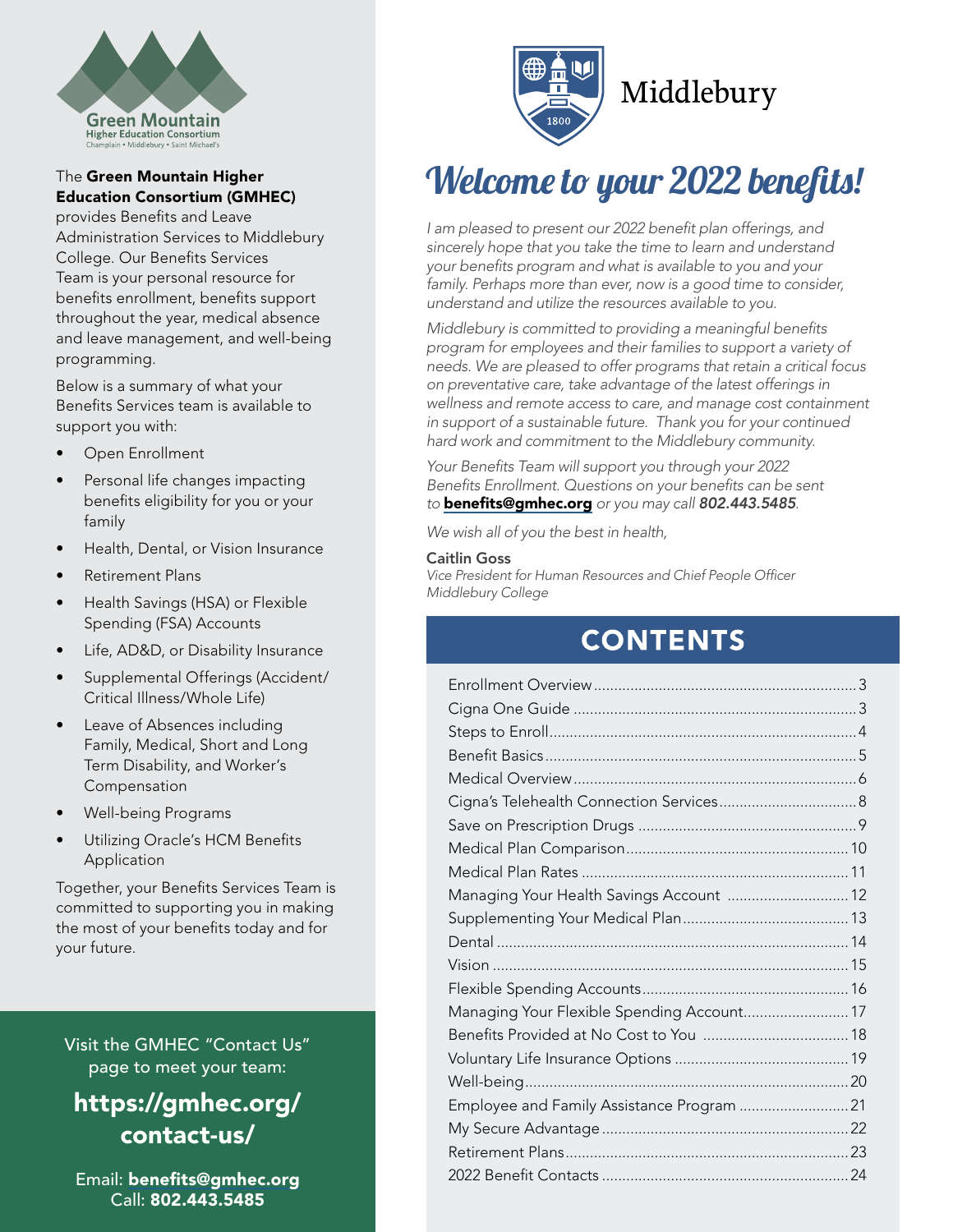

#### <span id="page-2-0"></span>ANNUAL ENROLLMENT

For current benefit-eligible employees, Annual Open Enrollment will take place OCTOBER 29 – NOVEMBER 12. Follow the steps on page 4 to complete your enrollment online in Oracle.

#### NEW HIRES / NEWLY ELIGIBLE

You have 30 days from your date of hire into a benefit eligible role to make your benefit elections in Oracle. Follow the steps on page 4 to complete your enrollment online in Oracle.

## SET YOURSELF UP FOR SUCCESS

#### USE YOUR BENEFIT RESOURCES

This Benefit Guide should be used as a reference tool to help you get the most out of your plans and as a resource throughout the year.

For help with specific plans and policies, use the "[2022 Benefit Contacts](#page-23-1)" on page 24.

You can also reach out to the GMHEC benefits team (benefits@gmhec.org or 802.443.5485) for questions or assistance with your benefits.

#### CONTACT CIGNA ONE GUIDE® TO CHOOSE YOUR MEDICAL PLAN WITH **CONFIDENCE**

We understand how confusing and overwhelming it can be to review your health plan options. And we want to help by providing the resources you need to make a decision with confidence. That's why Cigna One Guide® service is available to you.

Call a representative during pre-enrollment to get personalized, useful guidance. Your personal guide will help you:

- Easily understand the basics of health coverage
- Identify the types of health plans available to you
- Check if your doctors are in-network to help you avoid unnecessary costs
- Get answers to any other questions you may have about the plans or provider networks available to you

Reach out to Cigna One Guide® at 888.806.5042.

#### WATCH FOR ID CARDS IN THE MAIL (NEW ENROLLEES ONLY)

Insurance ID Cards will be issued to employees who newly enroll in a medical or dental plan or have eligibility changes. If you are currently enrolled in a medical or dental plan and re-enroll, you can keep using the same ID card.

#### LEARN MORE

Benefit Overview Sessions will be provided to you in support of making your best benefits choices today and for your future. These sessions will provide a brief overview of benefits available to you as well as tips and tricks to enroll in Oracle HCM. Watch your email and calendar for invitations for in-person or Zoom informational sessions.

Additionally, plan summaries, recorded videos and informational flyers on the following are available on your [College Benefits Webpage](https://www.middlebury.edu/office/human-resources/2022-Benefits):

- Benefits Overview
- Cigna Medical & Dental
- Health Equity Health Savings Accounts
- Vision Plans
- Flexible Spending Accounts
- Unum Voluntary Benefits
- Employee Assistance and Well-Being Benefits
- Retirement Plans

Always refer to the applicable plan documents, policies or guides before making final decisions on your benefit elections and utilization.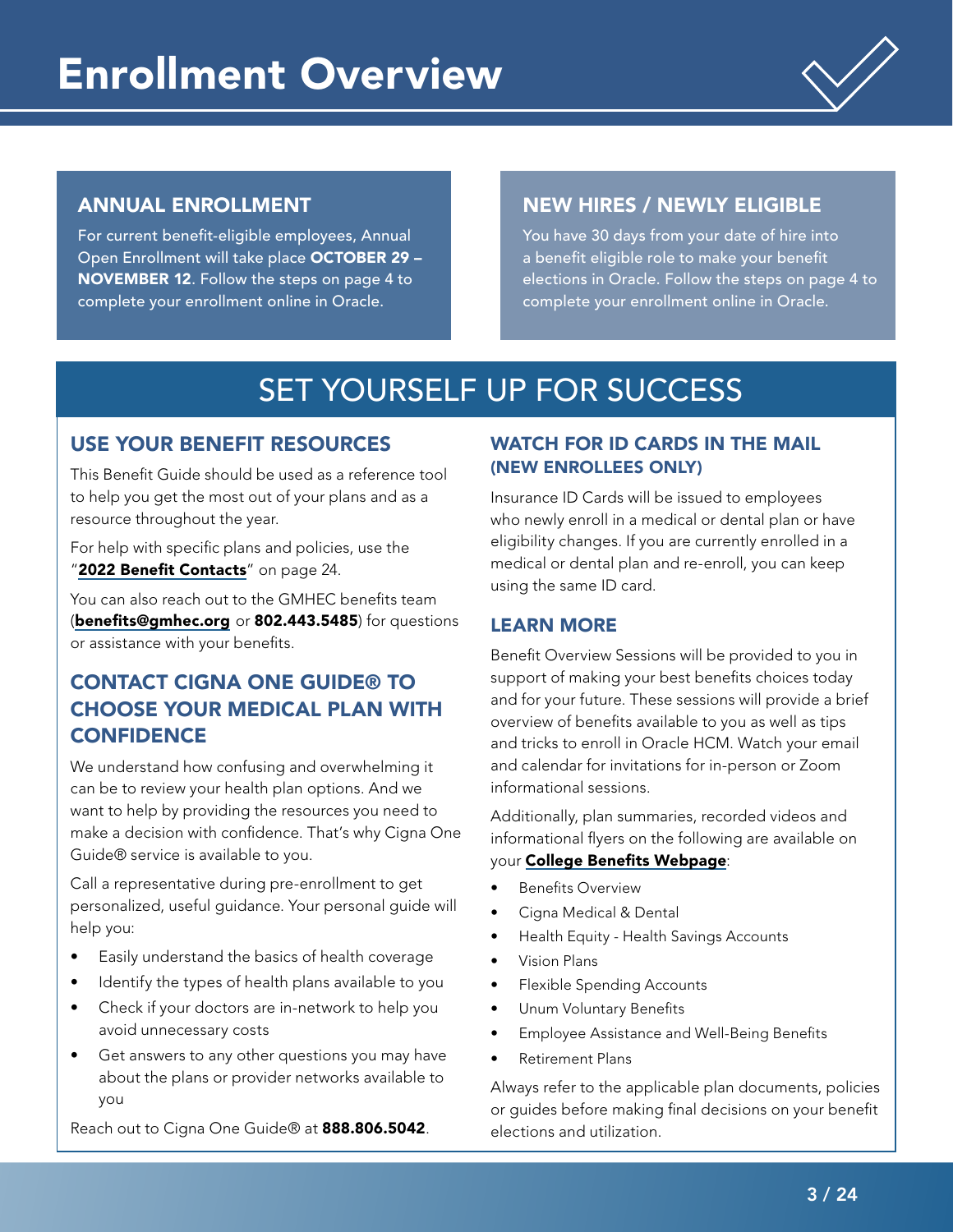## <span id="page-3-0"></span>Steps to Enroll in Oracle



#### CONTACT YOUR BENEFITS TEAM WITH QUESTIONS: Call 802.443.5485 or email [benefits@gmhec.org](mailto:benefits@gmhec.org)

The plans you enroll in will be effective from 1/1/22 (or your benefits eligibility effective date) through 12/31/22.

| <b>LOGIN TO ORACLE</b>                                                                                                                                                                                                                                                                      | А.<br>В. | To get started with self-service enrollment, you will need to navigate to Oracle.<br>From the Me tab, click Benefits.<br>C. Click Make Changes under your name in the middle of the screen.                                                                                                                                                                                                                                                                                                                                                                                                                                                                                                                                                                                                                                                                                                                                                                                                                                                                                                                                                                                                                                       |
|---------------------------------------------------------------------------------------------------------------------------------------------------------------------------------------------------------------------------------------------------------------------------------------------|----------|-----------------------------------------------------------------------------------------------------------------------------------------------------------------------------------------------------------------------------------------------------------------------------------------------------------------------------------------------------------------------------------------------------------------------------------------------------------------------------------------------------------------------------------------------------------------------------------------------------------------------------------------------------------------------------------------------------------------------------------------------------------------------------------------------------------------------------------------------------------------------------------------------------------------------------------------------------------------------------------------------------------------------------------------------------------------------------------------------------------------------------------------------------------------------------------------------------------------------------------|
| <b>BEFORE YOU ENROLL,</b><br><b>UPDATE BENEFICIARIES</b><br><b>AND DEPENDENTS</b><br>Collect your dependents'<br>information if you intend to add<br>them to your plans or name them<br>as beneficiaries. You'll need full<br>names, dates of birth, gender,<br>and Social Security Number. | В.       | A. Click Add to add each individual you will add as a dependent on your insurance plans<br>or name as a beneficiary on your life insurance.<br>Enter all required information.<br>Important: In the What's the start date of this relationship? box, be sure<br>the date is prior to your benefits effective date or your hire date. Birthdays or<br>anniversary dates are good options.<br>You do not need to delete any contacts on this step. If you will not be enrolling a<br>contact, you will not select them when you enroll in a benefit.<br>Click Submit.<br>Once all of your people have been added, click Continue.                                                                                                                                                                                                                                                                                                                                                                                                                                                                                                                                                                                                   |
| <b>ELECTING BENEFITS</b>                                                                                                                                                                                                                                                                    | В.       | A. Click on your Health & Welfare Program icon.<br>Read and <b>Accept</b> the Authorization.<br>C. Click the <b>Edit</b> button next to each group of benefits to enroll in.<br>Click the check box next to each benefit you would like to enroll in.<br>Click the check box next to each dependent you would like to enroll.<br>If you are editing who is enrolled in a plan, click the <b>pencil</b> next to the plan to<br>$\overline{\phantom{m}}$<br>modify your enrollment.<br>Click Continue.<br>D. Follow the steps in C above for each benefit you wish to enroll in or make changes to.<br>If enrolling in a Flexible Spending (medical or dependent care) or Health Savings<br>Account, you will need to include annual contribution amounts. The IRS requires<br>you to enroll in these each year.<br>If enrolling in Voluntary Life or AD&D, you will need to include the amount of<br>coverage you would like to purchase.<br>Be sure to select your beneficiaries for all Life & AD&D plans, even those the<br>college provides to you at no cost.<br>Once you have selected all benefits you would like to enroll in, scroll to the top<br>and click <b>Submit</b> . You may save or print the Confirmation page. |
| <b>REVIEW AND RESOLVE</b><br><b>ACTION ITEMS</b>                                                                                                                                                                                                                                            | А.<br>Β. | Navigate back to the <b>Benefits</b> page.<br><b>Click Pending Actions</b><br>C. Review any actions requiring resolution.<br>Perhaps you did not elect a beneficiary for your Life insurance. Click the item,<br>review your elections, make necessary changes, and click on Submit.<br>If you have enrolled in Life Insurance requiring an Evidence of Insurability form,<br>the benefits team will reach out to you with a link to the form and resolve this<br>Pending Action for you once requirements have been met.                                                                                                                                                                                                                                                                                                                                                                                                                                                                                                                                                                                                                                                                                                         |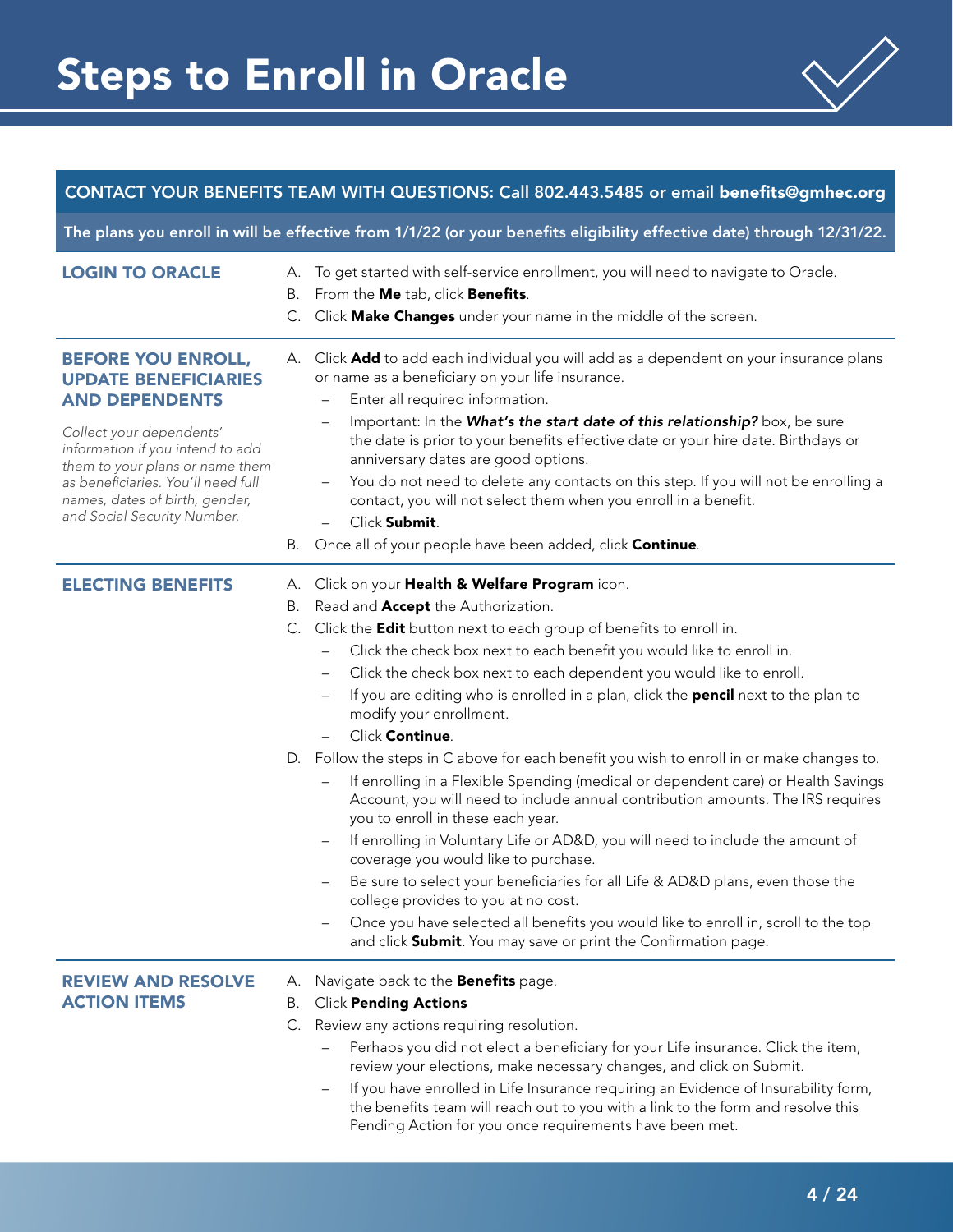

#### <span id="page-4-0"></span>**ELIGIBILITY**

#### *Employees*

You are eligible to participate on the first day of the month following your employment, or classification as an Eligible Employee. If your first day of employment or benefits eligible classification is the first day of the month your benefits will be effective on that day.

#### *Dependents*

Your legally married spouse or domestic partner and/or any biological, adopted, foster or stepchildren, children of a domestic partner, or any child for whom you are court appointed as legal guardian (up to age 26).

For information on domestic partner eligibility, be sure to visit [http://www.middlebury.edu/offices/business/hr/](http://www.middlebury.edu/offices/business/hr/staffandfaculty/benefits/DP) [staffandfaculty/benefits/DP](http://www.middlebury.edu/offices/business/hr/staffandfaculty/benefits/DP).

#### KEY TERMS TO KNOW

Deductibles are the amount you pay for covered health care services before your insurance plan starts to pay.

Copayments (copays) are the fixed dollar amounts (for example, \$15) you pay for covered health care, typically at the time of service.

Coinsurance is the percentage of costs of a covered health care service that you pay (20%, for example) after you've paid your deductible.

Generic drugs contain the same active ingredients as brand-name drugs, but generally are less expensive.

Preferred brand drugs are brand-name drugs that are listed on the plan's preferred list of prescription drugs.

Non-preferred brand drugs are brand-name drugs that are not included listed on the plan's preferred list of prescription drugs. These may not be covered under the plan.

Specialty drugs are used to treat certain complex health problems. These drugs tend to be very expensive.

A Preferred Provider Organization (PPO) plan provides coverage to participants through a network of selected health care providers (such as hospitals and physicians). The enrollees may go outside the network, but would incur larger costs.

A High Deductible Health Plan (HDHP) combines traditional medical coverage and a tax-advantaged Health Savings Account (HSA) to help save for future medical expenses.

#### WHEN CAN YOU MAKE CHANGES TO BENEFITS?

Generally, changes are only allowed under the following circumstances.

#### *Annual Enrollment Period*

Once a year we conduct an Annual Open Enrollment in the fall. During this time, you can add or drop benefit plans, enroll in a FSA or HSA, and add or remove dependents from your coverage for the coming plan year.

#### *Qualifying Life Events (QLEs) Change in Family Status*

Outside of the Annual Enrollment period, you may change your benefit elections during the year only if you experience a Qualifying Life Event. Below are examples of life events that may allow you to make a change.

### EXAMPLES OF QUALIFYING LIFE EVENTS

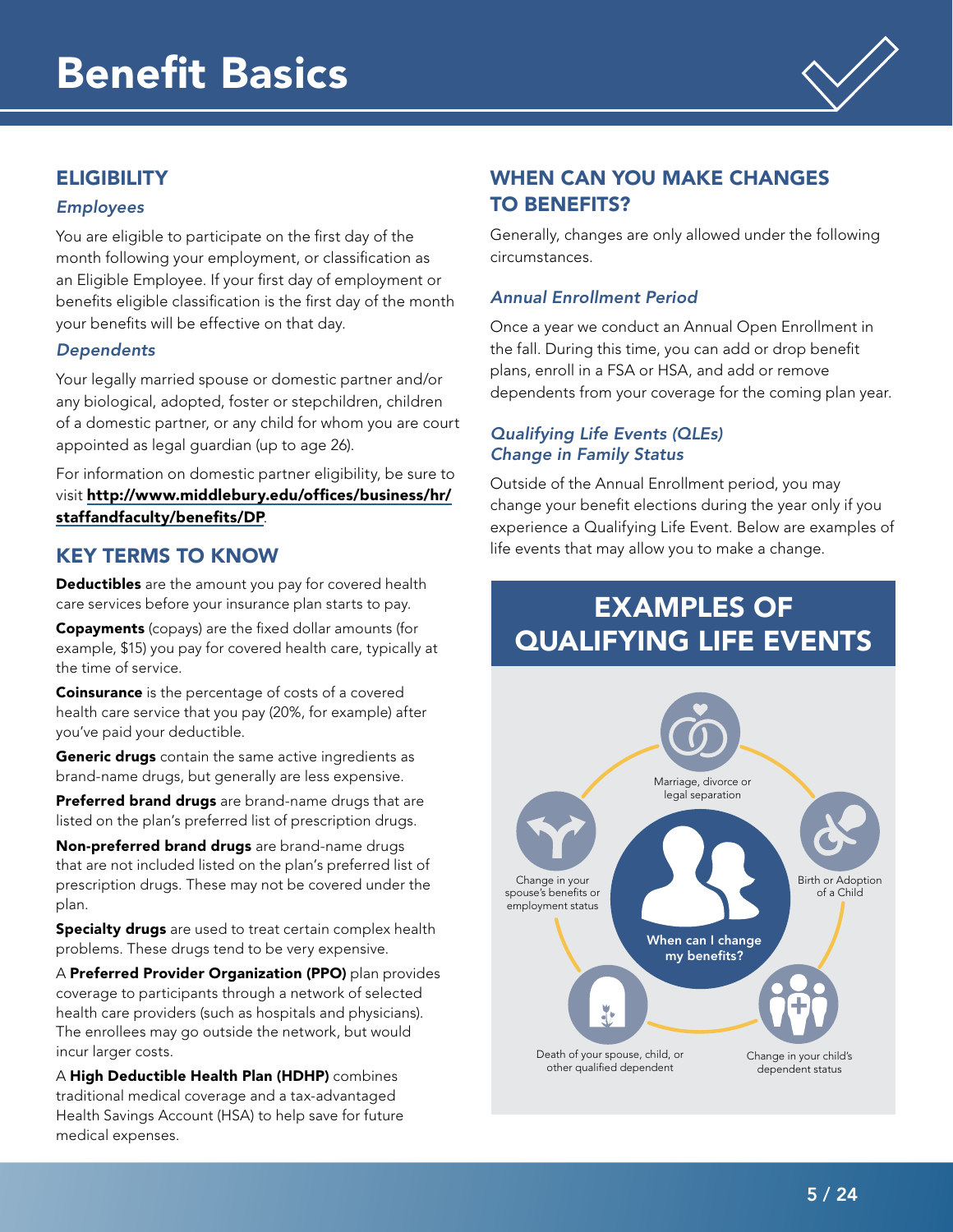

<span id="page-5-0"></span>*Middlebury College offers employees the choice of two medical plans through Cigna: the PPO Plan and the Panther Plan – HDHP with HSA. Both of our medical plans include 100% coverage for preventive care services in the Cigna Network. See below for an overview of how the plans work and refer to the comparison chart on page 10 to see how certain common services are covered.*

#### HOW THE PPO PLAN WORKS HOW THE PANTHER PLAN



Does not come with a collegefunded Health Savings Account.



You pay nothing for **in-network** preventive care for you and your covered dependents.



Certain medical services (like office visits) are not subject to the plan's deductible, and prescriptions are covered with a flat copay. The state of the state of the state of the You pay 100% for your non-

**STACKED DEDUCTIBLE:** Plan pays for an individual once the individual deductible is met, even on a two-person or family plan.



Cigna's Telehealth Connection is covered at a low cost per visit.



Other medical services (like hospital stays) are covered at 80% after the plan's **deductible** has been met.



After the plan's deductible has been met, eligible medical expenses are covered at 80%.



If your out-of-pocket costs reach the annual maximum, the plan pays 100% for eligible care the remainder of the plan year.

## HDHP WITH HSA WORKS



Comes with a college-funded Health Savings Account. Middlebury College will contribute \$1,000\* for individual coverage or \$2,000\* for all other tiers.



You pay nothing for **in-network** preventive care for you and your covered dependents. 



preventive medical care and prescriptions until the plan's deductible is met. *You can use HSA funds to pay these expenses.*

AGGREGATE DEDUCTIBLE: Full single or entire family deductible must be met before benefits are paid. Those enrolled in twoperson plan must meet the family deductible.



Cigna's Telehealth Connection is covered at a low cost per visit.



After the plan's **deductible** has been met, eligible in-network medical expenses are covered at 80% in network or 70% out of network.



If your out-of-pocket costs reach the annual maximum, the plan pays 100% for eligible care the remainder of the plan year.

*\* The standard HSA contribution is 50% of the plan deductible: \$1,000 for Employee Only and \$2,000 for 2-Person/Family.*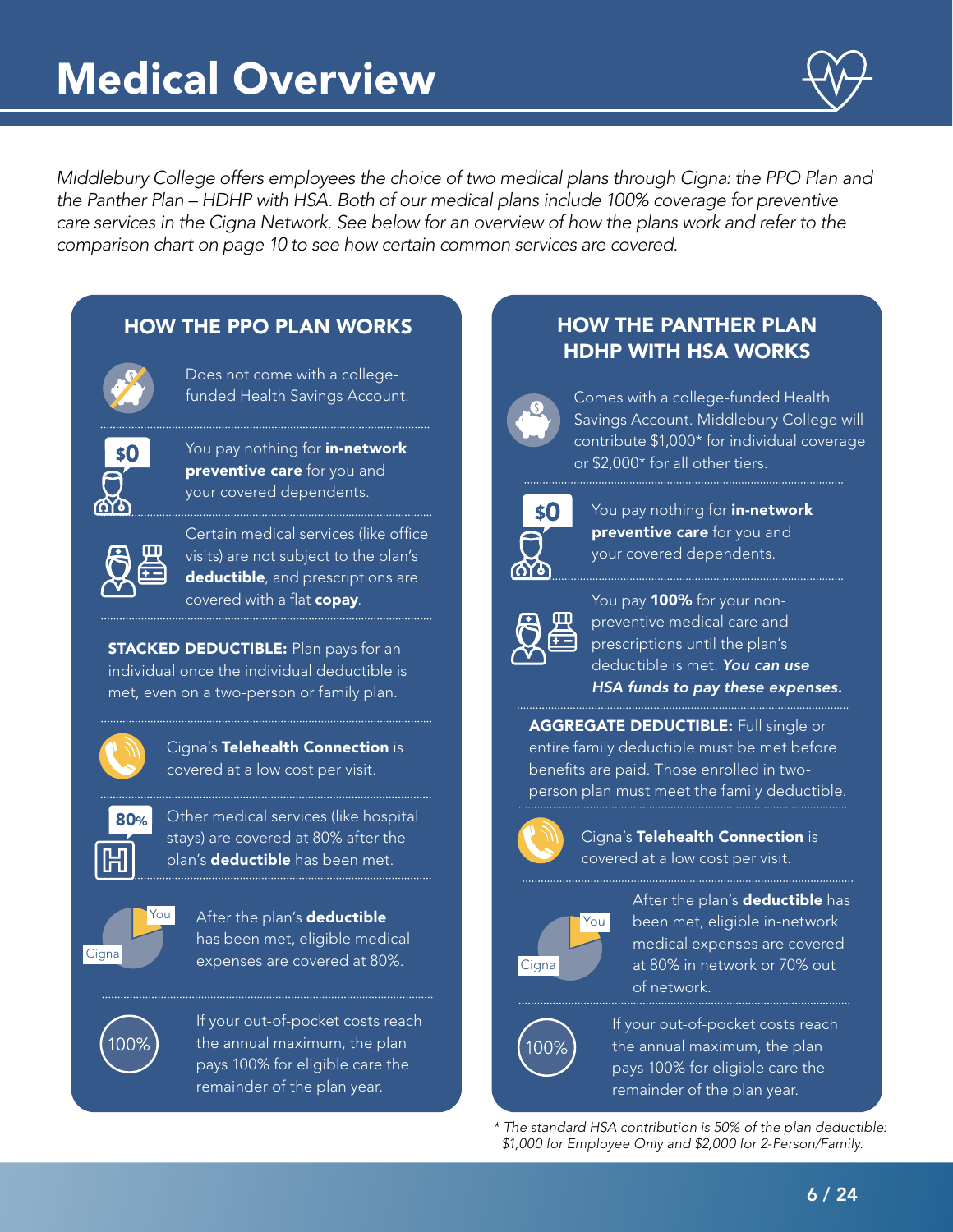

*Is your doctor, dentist or hospital in the Cigna network? Cigna's online directory makes it easy to find who (or what) you're looking for.*

#### HOW TO SEARCH CIGNA'S NETWORK

1. If you're already a Cigna customer, log in to [myCigna.com](http://myCigna.com) or the myCigna® app to search your current network.

*If you are not a current customer, or would like to search other networks, go to* myC[igna.com](http://cigna.com)*, and click on "Find a Doctor" at the top of the screen. Then, under "Not a Cigna Customer Yet?" select "Plans through your employer or school."*

- 2. Enter the location in which you want to search.
- 3. Optional Select one of the plans offered by the college.
- 4. Type in who or what you are looking for. Or browse the A-to-Z glossary of providers and procedures or keywords option.

#### MYCIGNA® MOBILE APP

#### *Cigna's With You, Wherever You Are*

Download the myCigna® mobile app and get access to your medical benefits info from anywhere...any time! The myCigna® app uses one-touch access, making it easy for you to personalize, organize, and access your health information on the go. Use it to:

- Get a digital ID card
- Track your claims and deductible
- Get answers to frequently asked questions
- View a snapshot of your benefits

### VISIT [WWW.CIGNA.COM](http://www.cigna.com) TO FIND A NETWORK PROVIDER NEAR YOU!



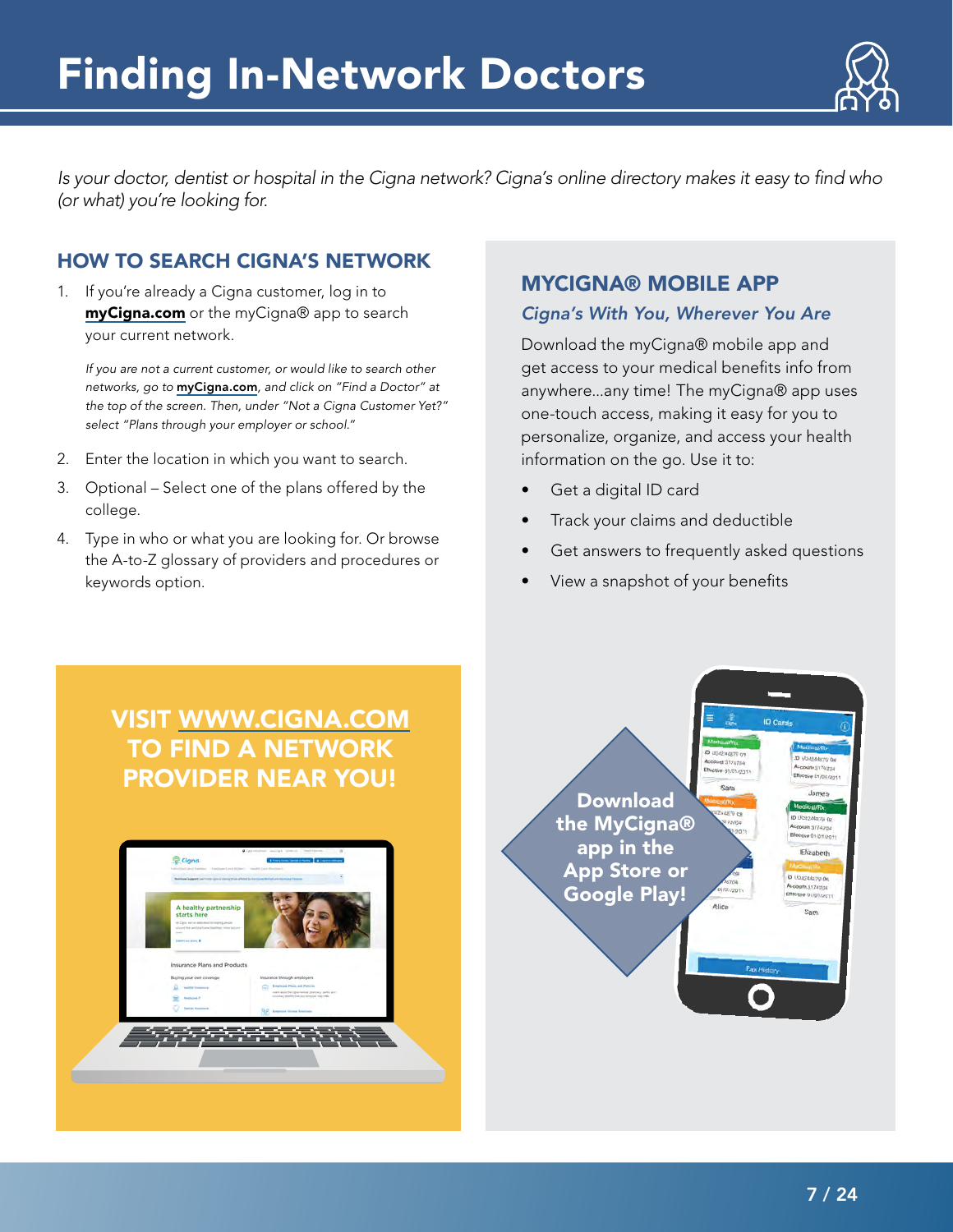

#### <span id="page-7-0"></span>INCLUDED WITH ALL MEDICAL PLAN OPTIONS

Our medical plans include access to Cigna's Telehealth Connection services at a low cost. You can interact with innetwork, U.S. board certified physicians 24 hours a day/365 days a year via secure video chat or phone. No need to leave your home or office ... and no appointment is necessary!



### A SMART AND AFFORDABLE CHOICE FOR QUICK CARE

Using Cigna's Telehealth Connection can help get you the doctor visit and prescription you need, while also saving you time and money.

It's a great tool for when:

- You are traveling
- Your dependent is traveling or away at school
- You need help after hours or on the weekend
- Anytime you can't get in to see your regular provider

Some of the most common uses include:

- Cold and flu symptoms such as cough, fever, earaches, and headaches
- Allergies and sinus infections
- Fever
- Bladder infections, UTIs
- Pink eye

#### CIGNA VIRTUAL CARE FOR BEHAVIORAL HEALTH

Life is demanding. That's why your health plan through Cigna includes access to minor medical and behavioral/mental health virtual care.

Whether it's late at night and your therapist isn't available or you just don't have the time or energy to leave the house, you can:

- Schedule a behavioral/ mental health virtual care appointment online in minutes
- Connect with quality, licensed counselors and psychiatrists
- Have a prescription sent directly to your local pharmacy, if appropriate

#### IT'S SIMPLE TO USE

- 1. Download the MyCigna® app
- 2. Log in with your Cigna username and password
- 3. Tap "Find Care" at the bottom of your screen
- 4. Tap Cigna Telehealth Connection, then choose MDLive

#### GO AHEAD AND SIGN UP TODAY!

No one plans to get sick ... it seems to happen out of nowhere! That's why we highly encourage you to download the MyCigna® app now, before you need it, and get signed in so that when you need to use the Telehealth Connection services, all you need to do is connect through the app.

In the world of COVID one thing to understand is the difference between Telehealth and Telemedicine. Telehealth (MDLive) is not a visit with your doctors. Telemedicine is the tagline used when you see your doctor via secure video conference or phone, but not in person. A Telemedicine visit follows the same rate structure as an in-person visit.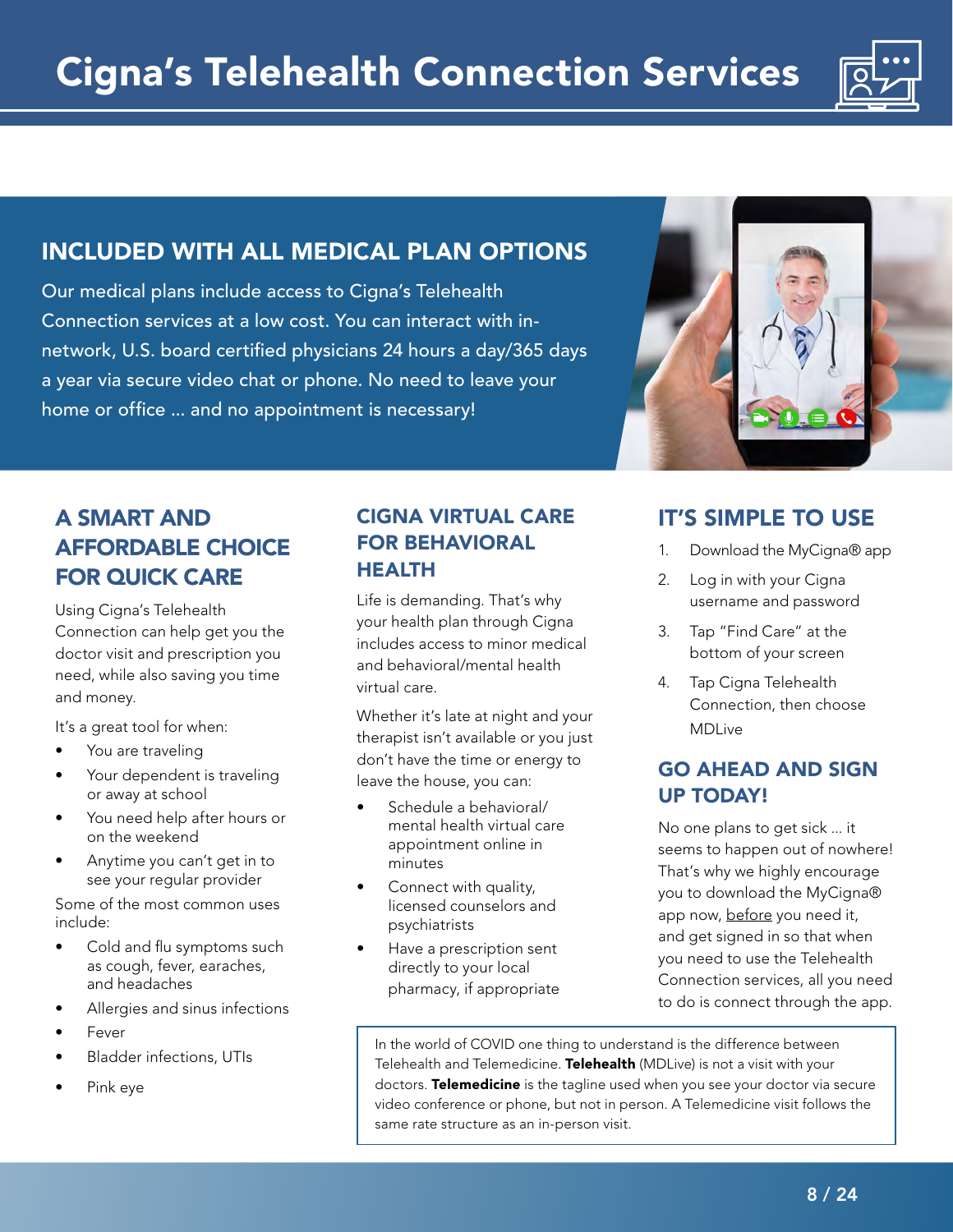

#### <span id="page-8-0"></span>PREFER TO HAVE YOUR MEDICATIONS DELIVERED TO YOUR DOOR?

Express Scripts, Cigna's home delivery pharmacy, will deliver maintenance medication to you at the location of your choice. Standard Shipping is always free. For more information, please call Customer Service at 800.244.6224, or visit [www.Cigna.com/home-delivery-pharmacy](http://www.Cigna.com/home-delivery-pharmacy) or [mycigna.com](http://mycigna.com).

*Please note: the drug list may vary between the PPO Plan and the Panther Plan. Please refer to drug list on [mycigna.com](http://mycigna.com) or call Customer Service at 800.244.6224.*

#### NEW CIGNA MEMBERS WILL RECEIVE AN ID CARD

Use your ID card every time you fill a prescription. It has important information on it that the pharmacy needs to process your prescription.

| Tipyed Asmerfits<br>4400/02<br><b>Hana</b> com<br><b>Competibility</b><br>Group: 1234567<br>D: Member Num<br>Name: Member Name Long<br>PCP: PCP Name<br>PCP Name Ln2<br>PCF Phone PCP Phone<br><b>ABC Company</b><br>Hughy Associated Rubon XXXXXXX<br>billesip 1284567 | <b>Closen Annelia Villa</b><br><b>No Hallened Racyster</b><br>PCP Visit Tite 1\$15/20<br>Specialist Tier 1615/25<br><b>Hospital Elli</b><br>528<br><b>Urgent Care</b><br><b>Visitory</b><br><b>You</b><br>\$10/20%/40%<br>Par 1<br>Rx Individual Deduction<br>Cleck achieved Associa- |
|-------------------------------------------------------------------------------------------------------------------------------------------------------------------------------------------------------------------------------------------------------------------------|---------------------------------------------------------------------------------------------------------------------------------------------------------------------------------------------------------------------------------------------------------------------------------------|
|-------------------------------------------------------------------------------------------------------------------------------------------------------------------------------------------------------------------------------------------------------------------------|---------------------------------------------------------------------------------------------------------------------------------------------------------------------------------------------------------------------------------------------------------------------------------------|

- Your pharmacists will need to use the BIN, PCN, and Rx Group number on your ID card to access your benefits and process your claim.
- If you forget your ID card, you can access it using the myCigna® app. You can also download and print a temporary Cigna ID card from the myCigna® website.

#### BENEFITS OF HOME **DELIVERY**

- 24/7 ACCESS TO LICENSED PHARMACISTS. If you have a medication question, you can talk with a pharmacist anytime, day or night.
- CONVENIENT DELIVERY. Express Scripts provides free standard delivery right to your home or work address within the United States. Your medication is shipped in packaging that protects your privacy and is designed to stand up to harsh weather.
- EASY REFILLS. Fill up to a 90 day supply of your medication at one time, so you fill less often.
- **REFILL REMINDERS. You** can sign up to get free refill reminders by email or text to help make sure you don't miss a dose.
- ORDER ONLINE. You can refill your medication and track your orders on the myCigna® website or through the mobile app.

#### CIGNA 90 NOW

In certain areas, Cigna offers another maintenance medication program called Cigna 90 Now for drugs taken to treat an ongoing health condition. You can pick up a 90-day supply of your medication at a participating pharmacy. These are typically chain pharmacies like Walmart and CVS.

To fill a 90-day supply in person, you must use a 90-day retail pharmacy in the plan's network.

#### *To find a participating pharmacy:*

- 1. Log on to **[mycigna.com.](http://mycigna.com)**
- 2. Click on Prescriptions > Find a Pharmacy at the top of the page.
- 3. Click More Options > Pharmacy Features
- 4. Check the box next to "90-Day Network Pharmacy," then click Apply to review results.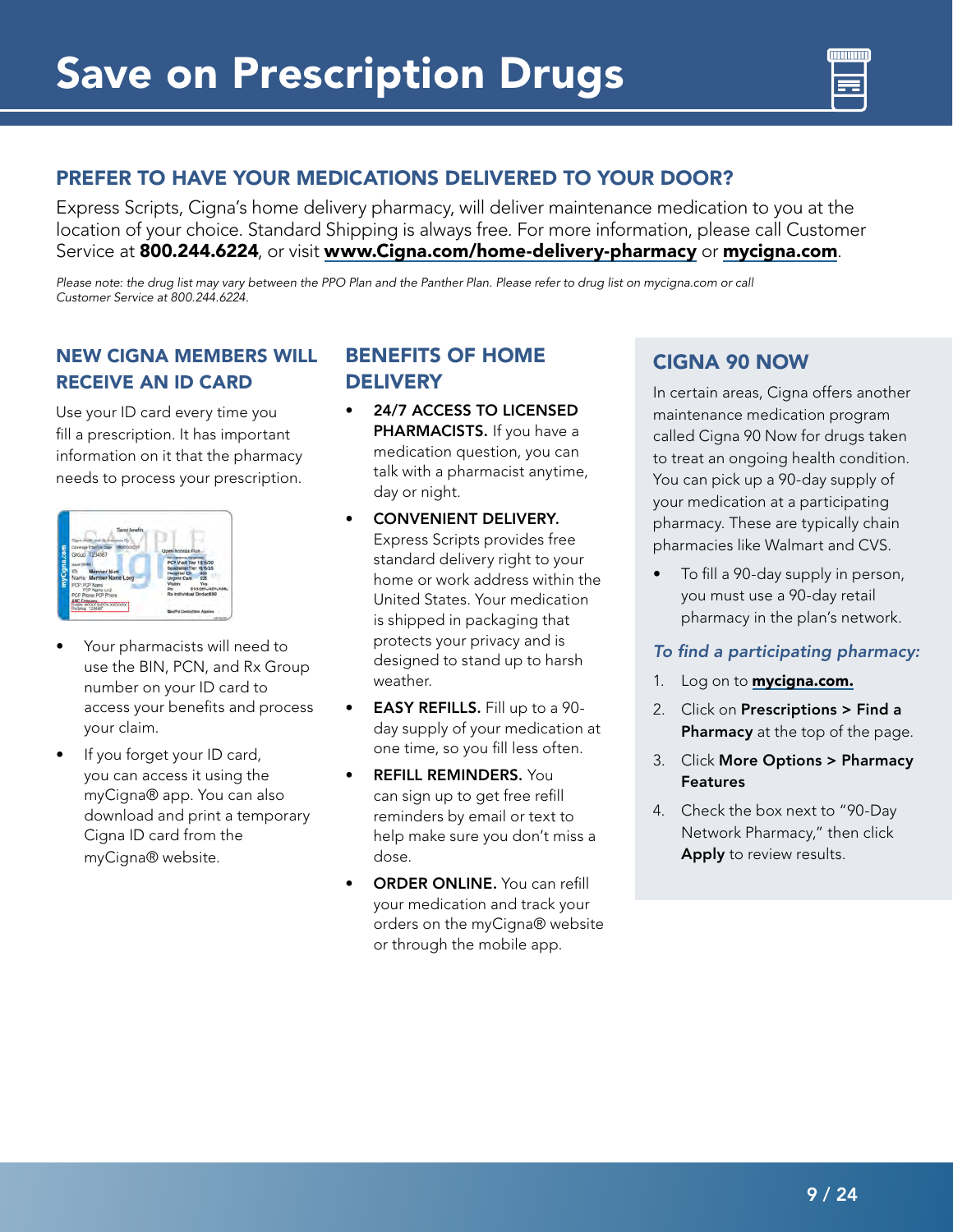## <span id="page-9-0"></span>Medical Plan Comparison



| <b>CIGNA MEDICAL PLANS</b>                                            |                                                             |                                                             |                                                |                                                |  |
|-----------------------------------------------------------------------|-------------------------------------------------------------|-------------------------------------------------------------|------------------------------------------------|------------------------------------------------|--|
|                                                                       | <b>PPO PLAN</b>                                             |                                                             | PANTHER PLAN: HDHP WITH HSA                    |                                                |  |
|                                                                       | In-Network                                                  | Out-Of-Network                                              | In-Network                                     | Out-Of-Network                                 |  |
| <b>Calendar Year</b><br>Deductible (how much<br>you pay out of pocket | Individual: \$300<br>2-Person: \$600<br>Family: \$900       | Individual: \$300<br>2-Person: \$600<br>Family: \$900       | Individual: \$2,000<br>Family: \$4,000         | Individual: \$4,000<br>Family: \$8,000         |  |
| before the plan pays)<br>Medical Coinsurance                          | stacked deductible*                                         | stacked deductible*                                         | aggregate deductible*                          | aggregate deductible*                          |  |
| (% you pay for services)                                              | 20% after deductible                                        | 20% after deductible                                        | 20% after deductible                           | 30% after deductible                           |  |
| Medical Out-of-Pocket<br>Maximum                                      | Individual: \$1,100<br>2-Person: \$2,200<br>Family: \$3,300 | Individual: \$1,100<br>2-Person: \$2,200<br>Family: \$3,300 | Individual: \$3,000<br>Family: \$6,000         | Individual: \$6,000<br>Family: \$12,000        |  |
| Prescription Out-of-<br>Pocket Maximum                                | Individual: \$600<br>2-Person: \$1,200<br>Family: \$1,800   | Individual: \$600<br>2-Person: \$1,200<br>Family: \$1,800   | Included with medical<br>Out-of-Pocket Maximum | Included with medical<br>Out-of-Pocket Maximum |  |
|                                                                       |                                                             | <b>WHAT YOU PAY FOR SERVICES</b>                            |                                                |                                                |  |
| <b>Preventive Care</b>                                                | \$0; Plan pays 100%                                         | \$0; Plan pays 100%                                         | \$0; Plan pays 100%                            | 30% after deductible                           |  |
| Primary Care Physician<br>(PCP) Visit                                 | 20%, deductible does<br>not apply                           | 20%, deductible does<br>not apply                           | 20% after deductible                           | 30% after deductible                           |  |
| Specialist Visit                                                      | 20%, deductible does<br>not apply                           | 20%, deductible does<br>not apply                           | 20% after deductible                           | 30% after deductible                           |  |
| <b>Urgent Care</b>                                                    | 20%, deductible does<br>not apply                           | 20%, deductible does<br>not apply                           | 20% after deductible                           | 30% after deductible                           |  |
| Hospitalization                                                       | 20% after deductible                                        | 20% after deductible                                        | 20% after deductible                           | 30% after deductible                           |  |
| <b>Outpatient Mental</b><br>Health/Substance Abuse                    | 20%, deductible does<br>not apply                           | 20%, deductible does<br>not apply                           | 20% after deductible                           | 30% after deductible                           |  |
| Inpatient Mental Health/<br>Substance Abuse                           | 20% after deductible                                        | 20% after deductible                                        | 20% after deductible                           | 30% after deductible                           |  |
| <b>Emergency Room</b>                                                 | 20% after deductible                                        | 20% after deductible                                        | 20% after deductible                           | 30% after deductible                           |  |
|                                                                       |                                                             | <b>PRESCRIPTION DRUG COVERAGE</b>                           |                                                |                                                |  |
| <b>RETAIL PHARMACY (30-DAY SUPPLY)</b>                                |                                                             |                                                             |                                                |                                                |  |
| Generic                                                               | \$10 copay                                                  |                                                             | 10% after deductible                           |                                                |  |
| <b>Preferred Brand</b>                                                | \$25 copay                                                  |                                                             | 30% after deductible                           |                                                |  |
| Non-Preferred Brand                                                   | \$40 copay                                                  |                                                             | 40% after deductible                           |                                                |  |
| <b>MAIL ORDER (90-DAY SUPPLY)</b><br>Generic                          |                                                             |                                                             |                                                |                                                |  |
|                                                                       | \$20 copay                                                  |                                                             | 10% after deductible                           |                                                |  |
| Preferred Brand                                                       | \$50 copay                                                  |                                                             | 30% after deductible                           |                                                |  |
| Non-Preferred Brand                                                   | \$80 copay                                                  |                                                             | 40% after deductible                           |                                                |  |

| <b>*PPO PLAN</b>          | A *PANTHER PLAN!            |
|---------------------------|-----------------------------|
| <b>Stacked Deductible</b> | <b>Aggregate Deductible</b> |
|                           |                             |

Each individual can meet their own deductible OR the family can work together to meet one family deductible, whichever comes first.

- If you have a family of four, one person could meet their \$300 deductible alone to move to their coinsurance of 80% even if the rest of the family hasn't had any claims.
- On the other hand, let's say all four family members use the plan and each one accrues claims as follows: \$225, \$275, \$200, \$275. No one individual met their \$300 deducible but the 4 of them have met the \$900 family deductible together. Based on their combined clams, the whole family will have their services covered at 80% moving forward.

There is one collective 2-person / family deductible. The family must work together to satisfy this amount. (The individual deductible does not apply if more than one person is enrolled in the plan.)

- If you have a family of four, each person's claims will feed to the same deductible. Once they reach \$4,000 everyone moves to their 80% coinsurance.
- On the other hand, let's say only one family member needs medical treatment. That one person must satisfy the full \$4,000 deductible in order to move themselves and their family to the 80% coinsurance.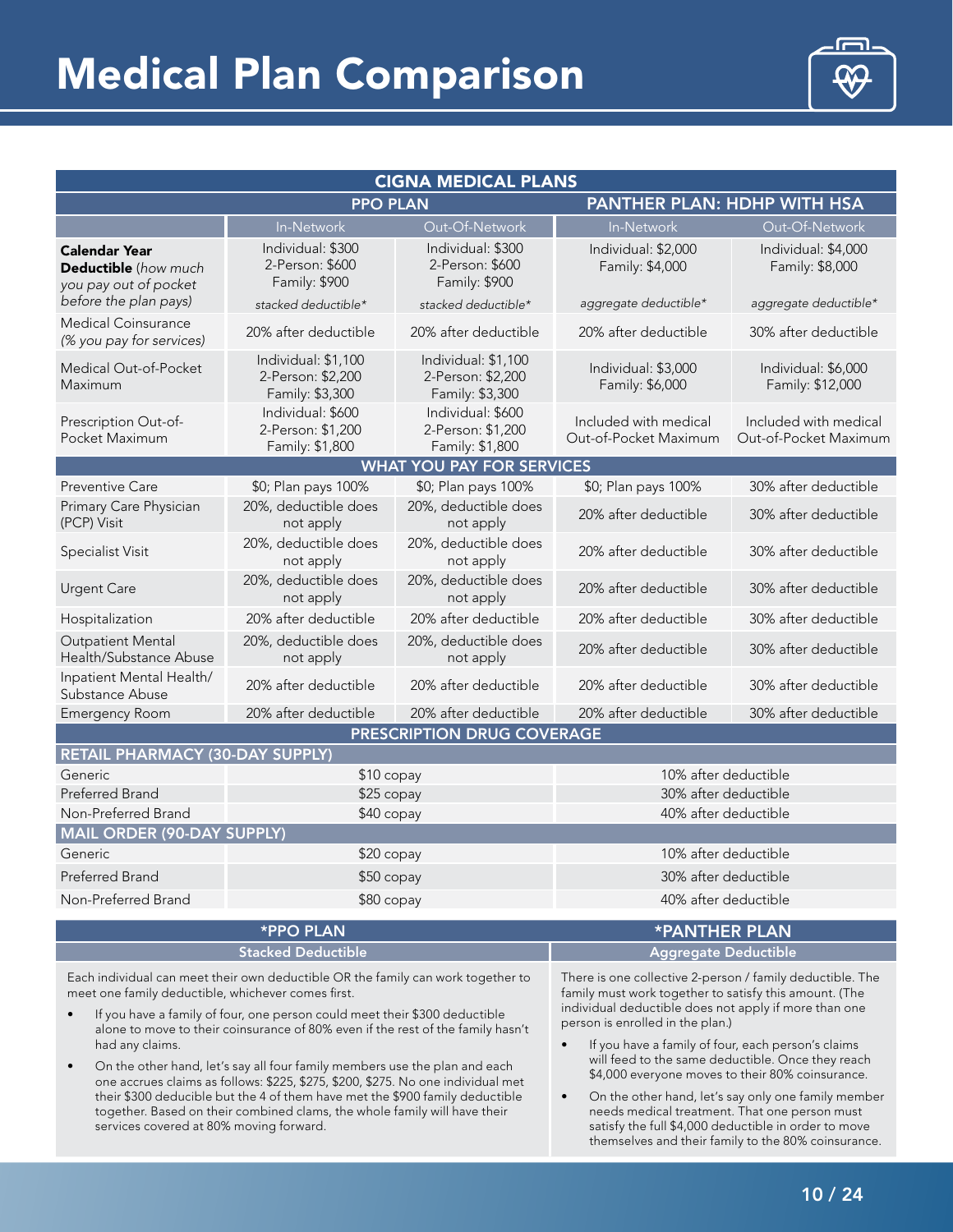<span id="page-10-0"></span>

| <b>PPO PLAN PREMIUMS</b>           |                   |            |            |  |
|------------------------------------|-------------------|------------|------------|--|
| <b>Total Cost</b>                  | Per Pay<br>Period |            |            |  |
| Single                             | \$11,311.36       | \$942.61   | \$435.05   |  |
| 2-Person                           | \$22,608.07       | \$1,884.01 | \$869.54   |  |
| Family                             | \$31,653.92       | \$2,637.83 | \$1,217.46 |  |
| 2-Employee Couple<br>Family (each) | \$15,827.09       | \$1,318.92 | \$608.73   |  |

| <b>PANTHER HDHP WITH HSA PREMIUMS</b> |             |                     |                          |  |
|---------------------------------------|-------------|---------------------|--------------------------|--|
| <b>Total Cost</b>                     | Per<br>Year | Per<br><b>Month</b> | <b>Per Pay</b><br>Period |  |
| Single                                | \$9,275.36  | \$772.95            | \$356.74                 |  |
| 2-Person                              | \$18,538.47 | \$1,544.87          | \$713.02                 |  |
| Family                                | \$25,956.21 | \$2,163.02          | \$998.32                 |  |
| 2-Employee Couple<br>Family (each)    | \$12.978.10 | \$1,081.51          | \$499.16                 |  |

| <b>PANTHER PLAN EMPLOYEE</b><br><b>CONTRIBUTIONS</b> |          |        |                                      |  |
|------------------------------------------------------|----------|--------|--------------------------------------|--|
| % OF INCOME - MIDDLEBURY AND MIIS                    |          |        |                                      |  |
| Single                                               | 2-Person | Family | 2-Employee<br>Couple Family<br>each) |  |
| 2.54%                                                | 5.08%    | 7.11%  | 3.55%                                |  |

| <b>ANNUAL EMPLOYEE CONTRIBUTION CEILING</b> |             |
|---------------------------------------------|-------------|
| Single                                      | \$3,967.60  |
| 2-Person                                    | \$7,929.95  |
| Family                                      | \$11,102.94 |
| 2 Employee Couple (each)                    | \$5,551.47  |

| PPO PLAN EMPLOYEE CONTRIBUTIONS                                                                  |          |          |          |                                              |  |
|--------------------------------------------------------------------------------------------------|----------|----------|----------|----------------------------------------------|--|
| <b>BI-WEEKLY EMPLOYEE CONTRIBUTION RATES BY SALARY TIER</b><br>(MIDDLEBURY COLLEGE PAYROLL ONLY) |          |          |          |                                              |  |
| <b>Salary Tier</b>                                                                               | Single   | 2-Person | Family   | 2-Employee<br><b>Couple Family</b><br>(each) |  |
| \$20Ks                                                                                           | \$25.72  | \$123.71 | \$172.74 | \$46.81                                      |  |
| \$30Ks                                                                                           | \$36.01  | \$125.94 | \$174.97 | \$50.41                                      |  |
| \$40Ks                                                                                           | \$46.30  | \$147.11 | \$205.06 | \$64.81                                      |  |
| \$50Ks                                                                                           | \$56.58  | \$153.80 | \$210.63 | \$79.22                                      |  |
| \$60Ks                                                                                           | \$66.87  | \$170.51 | \$238.50 | \$93.62                                      |  |
| \$70Ks                                                                                           | \$77.15  | \$178.32 | \$249.64 | \$108.01                                     |  |
| \$80Ks                                                                                           | \$87.44  | \$195.03 | \$273.05 | \$122.42                                     |  |
| \$90Ks                                                                                           | \$97.73  | \$206.18 | \$288.65 | \$136.82                                     |  |
| \$100Ks                                                                                          | \$108.01 | \$221.78 | \$310.94 | \$151.22                                     |  |
| \$110Ks                                                                                          | \$118.30 | \$236.61 | \$331.25 | \$165.63                                     |  |
| \$120Ks                                                                                          | \$128.59 | \$257.19 | \$360.06 | \$180.03                                     |  |
| \$130Ks                                                                                          | \$138.89 | \$277.76 | \$388.86 | \$194.43                                     |  |
| \$140Ks                                                                                          | \$149.17 | \$298.33 | \$417.67 | \$208.83                                     |  |
| \$150Ks                                                                                          | \$159.46 | \$318.91 | \$446.48 | \$223.24                                     |  |
| \$160Ks                                                                                          | \$169.74 | \$339.49 | \$475.28 | \$237.64                                     |  |
| \$170Ks                                                                                          | \$180.03 | \$360.06 | \$504.09 | \$252.04                                     |  |
| \$180Ks                                                                                          | \$186.10 | \$371.95 | \$520.78 | \$260.39                                     |  |

| <b>PPO PLAN EMPLOYEE CONTRIBUTIONS</b>                                   |          |        |                   |  |
|--------------------------------------------------------------------------|----------|--------|-------------------|--|
| % OF INCOME EMPLOYEE CONTRIBUTION RATES<br>(MIIS PAYROLL EMPLOYEES ONLY) |          |        |                   |  |
| Single                                                                   | 2-Person | Family | 2-Employee Couple |  |
| 2.79%                                                                    | 5.58%    | 7.82%  | 3.91%             |  |

| <b>ANNUAL EMPLOYEE CONTRIBUTION CEILING</b> |             |
|---------------------------------------------|-------------|
| Single                                      | \$4,838.51  |
| Two person                                  | \$9,670.75  |
| Family                                      | \$13,540.18 |
| 2-Employee Couple Family (each)             | \$6,770.14  |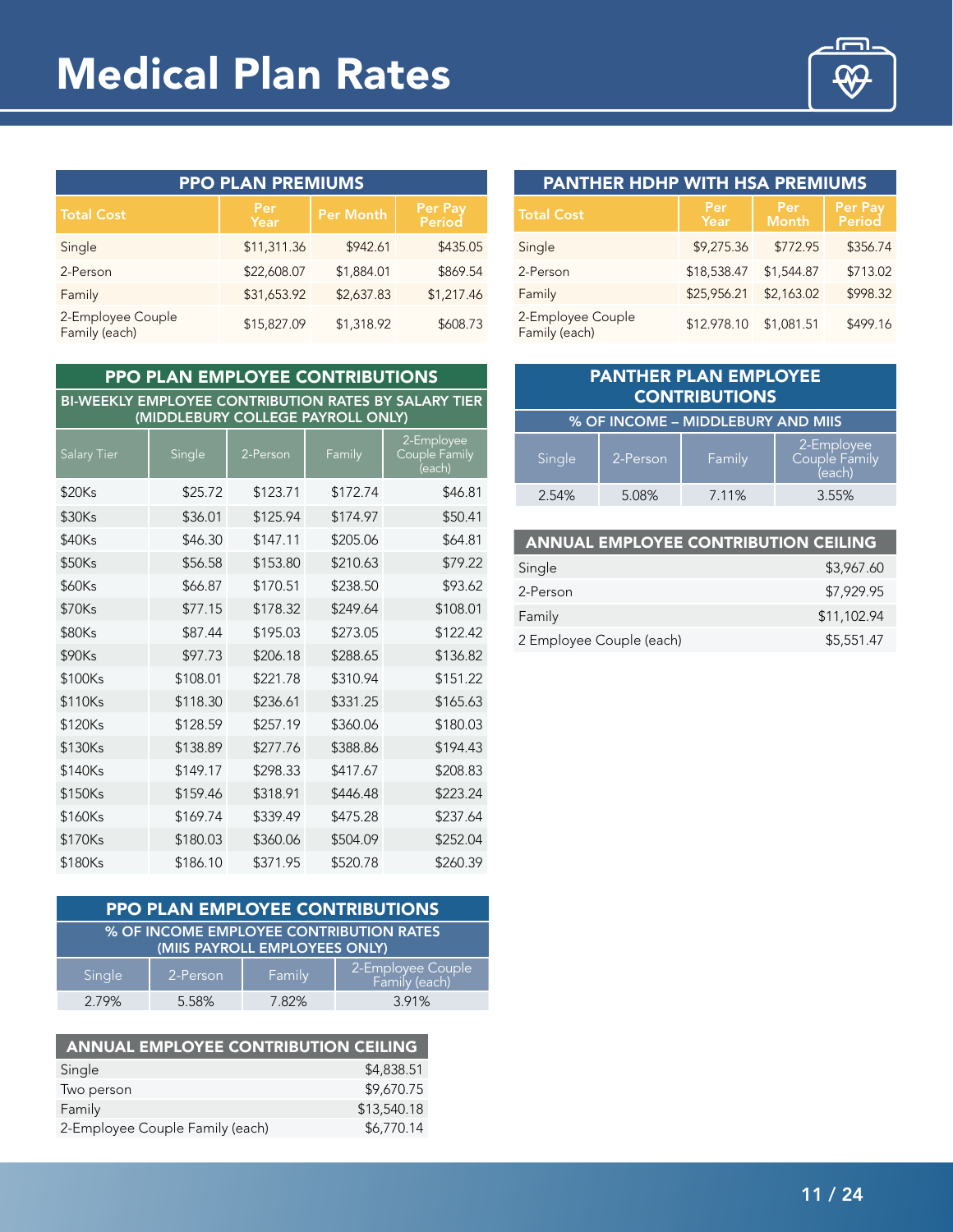

<span id="page-11-0"></span>*A Health Savings Account, commonly known as an "HSA," is an individual account you can open, add money to, and spend on eligible health care expenses.*

#### HSA BASICS

An HSA is unique because you own the account and control how the money is spent. Unused funds roll over from year to year. Contributions can be made with prefederal tax and pre-state\* tax dollars through payroll deduction or by making post-tax contributions and later claiming a tax deduction when you file your income tax return\*. The money in the account can be invested and for federal and state\* tax purposes earnings and capital gains are not taxed. Withdrawals to pay for qualified medical expenses are not taxed either!

*\*CA and NJ do not grant HSAs the same tax advantages that federal law and other states provide. The employer's contribution, your contribution, and any taxable earnings within your HSA will generally be subject to state income tax, if you are required to file a CA or NJ state income tax return. Consult your tax advisor for specifics.*

#### SETTING UP YOUR HSA

If you are eligible for an HSA Account (by electing the Panther HDHP with HSA medical option), you will receive a Welcome Kit at your home address with registration information. We partner with Health Equity to administer our employees' Health Savings Accounts.

*If you currently have an HSA through Middlebury, you do not need to set up a new plan. A new debit card will not be issued unless your current card expires.*

#### EMPLOYER CONTRIBUTIONS

The College's Contribution will be deposited into your HSA each pay period.

#### ADDING MONEY

The IRS sets the annual dollar maximum that can be made to an HSA depending on if you are enrolled in a qualified high deductible health plan. Coverage of two or more people is considered family coverage. People who are age 55 or older can make additional catch-up contributions.

| IF YOU ENROLL IN THE 2022 HDHP WITH HSA PLAN<br><b>DURING OPEN ENROLLMENT (FALL 2021)</b> |                                  |                                        |                                     |
|-------------------------------------------------------------------------------------------|----------------------------------|----------------------------------------|-------------------------------------|
| <b>PANTHER</b><br><b>PLAN</b>                                                             | <b>TOTAL IRS</b><br><b>LIMIT</b> | <b>EMPLOYER</b><br><b>CONTRIBUTION</b> | <b>YOU CAN</b><br><b>CONTRIBUTE</b> |
| Employee Only                                                                             | \$3,650                          | \$1,000                                | \$2,650                             |
| Family                                                                                    | \$7,300                          | \$2,000                                | \$5,300                             |
| 55+ Catch Up                                                                              | \$1,000                          | N/A                                    | \$1,000                             |

#### USING HSA MONEY

HSA money can be used tax-free for any eligible health care expenses. If you pay out of pocket for an eligible medical expense, you can reimburse yourself for the expense from your HSA.

Once you turn age 65, you may use your HSA money for any expense, medical or not, but you will pay income taxes on those non-medical expenses.

*Distributions made for any non-qualified medical expenses are subject to income tax and a 20% penalty. The 20% penalty is waived in the case of death or disability.*

#### MANAGE YOUR ACCOUNT ONLINE

At [my.healthequity.com](https://my.healthequity.com/Login.aspx), you can:

- Check your account balances
- Make payments to providers
- Set up monthly payments to providers
- Transfer funds to your personal checking account
- Use the HSA Tool Kit as an additional resource

#### *Eligibility*

- You must be covered under a high deductible health plan (HDHP).
- You have no other health coverage except what is permitted under Other Health Coverage (See Publication 969 located at [www.irs.gov](http://www.irs.gov)).
- You are not enrolled in Medicare (if you or your spouse is enrolled in Medicare please contact **[benefits@gmhec.org](mailto:benefits@gmhec.org)** to discuss alternative solutions)
- You haven't used the VA (See Publication 969 located at [www.irs.gov](http://www.irs.gov)).
- You cannot be claimed as a dependent on someone else's (current year's) tax return.

#### *Eligible Expenses*

The money in your HSA must be used for eligible medical, dental, vision, and prescription drug expenses. If you use money for a dental, vision or medical expense that is not covered by the medical plan, it is important you understand your medical plan deductible will still need to be met if an expense is incurred.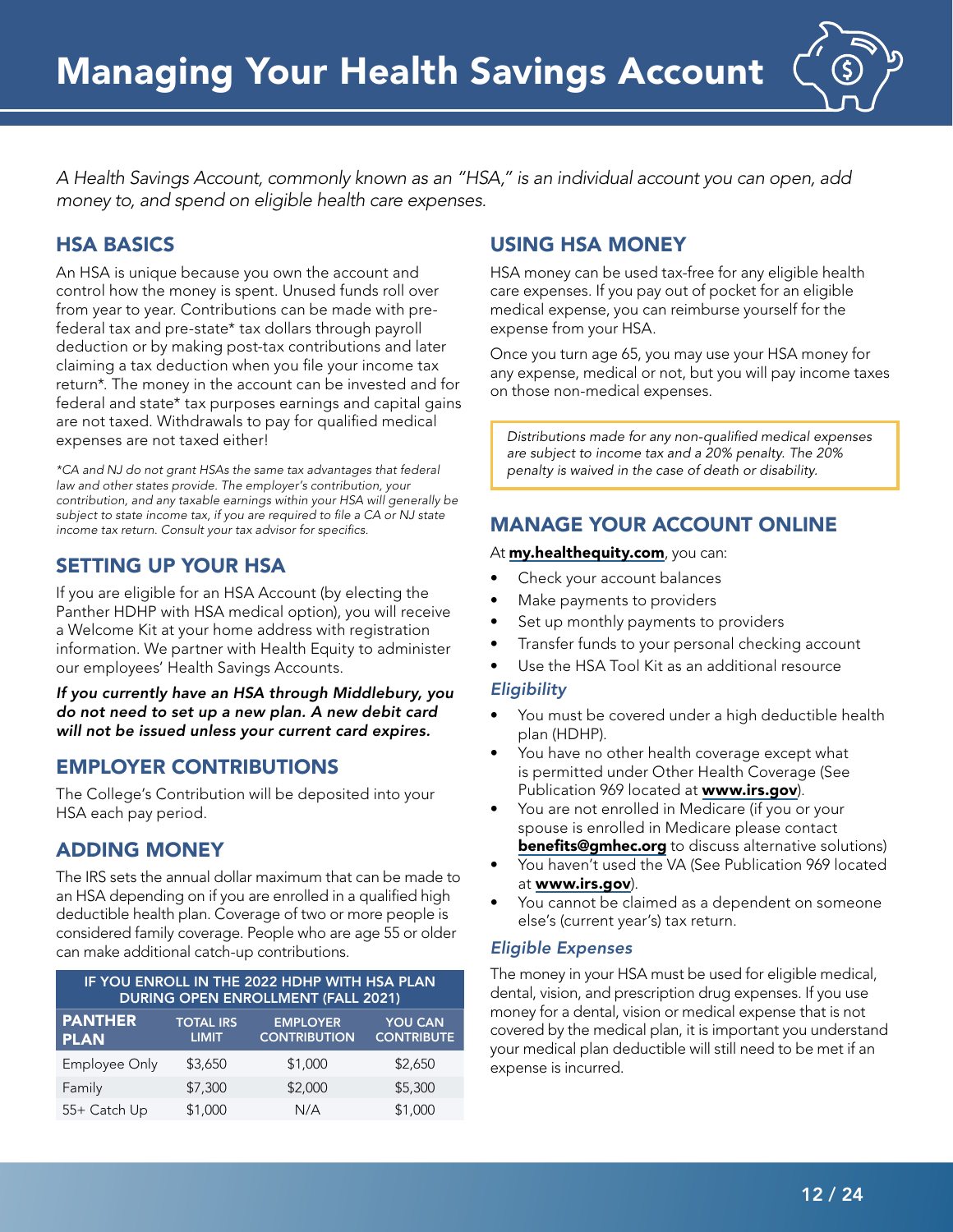

<span id="page-12-0"></span>*Our medical plans provide great coverage for your health needs, but an unexpected injury or illness can mean unexpected bills that you didn't plan for. That's where supplementing your insurance with our voluntary plans can help. If you experience a covered condition, you'll receive a cash reimbursement benefit to help offset your out of pocket expenses.*

#### CRITICAL ILLNESS INSURANCE

If serious illness strikes, Unum's Critical Illness Insurance provides cash to help with the extra expenses associated with your treatment and recovery. If you elect this coverage and are diagnosed with a covered illness, you get a lump-sum cash reimbursement benefit — even if you receive benefits from other insurance. Your spouse may enroll in half of the employee's coverage.

#### *Coverage Amounts*

- Employee Choose \$10,000, \$20,000, or \$30,000
- Child All eligible children are automatically covered at 50% of the employee benefit amount (no additional cost)
- Spouse Choose \$5,000, \$10,000, and \$15,000 (must also purchase employee coverage)

#### *Covered illnesses include (but are not limited to):*

• Heart Attack

• Stroke

- Major Organ Transplant
- End Stage Renal (Kidney) Failure
- Cancer and Carcinoma in Situ
- 
- Coronary Artery Bypass Surgery
- Benign brain tumor
- **Blindness**

#### *Wellness Benefit*

You can receive a wellness benefit of \$50, \$75, or \$100 per calendar year per person covered under the Critical Illness plan if a covered health screening test is performed.

These wellness benefits are based on the employee coverage amount that is selected. Contact Unum at 866.614.1849 to inquire about claiming your wellness benefit.

#### *Critical Illness Rates*

Rates are based on age and coverage amount elected. Review the rates listed in Oracle as you make your elections.

#### ACCIDENT INSURANCE

The Accident Insurance plan provides benefits to help cover the costs and out-of-pocket expenses associated with your treatment and recovery from an accident. When a covered accident occurs, the last thing you should have to worry about is paying for the charges that may be accumulating while you're not at work.

#### *Examples of Covered Injuries\**

- Broken bones
- Burns
- Torn ligaments
- Ruptured discs

Eye injuries

- **Lacerations**
- Concussions

*\*Exclusions and limitations may apply; refer to plan documents for full list*

| <b>EXAMPLE OF BENEFIT AMOUNT FOR A BROKEN ANKLE</b> |  |
|-----------------------------------------------------|--|
| \$450                                               |  |
| \$300                                               |  |
| \$50                                                |  |
| \$100                                               |  |
| \$20                                                |  |
| \$75                                                |  |
| \$995                                               |  |
|                                                     |  |

#### *Accident Rates*

| <b>TIER</b>           | <b>PER PAY</b><br><b>PERIOD</b> | <b>PER</b><br><b>YEAR</b> |
|-----------------------|---------------------------------|---------------------------|
| <b>Employee Only</b>  | \$5.53                          | \$143.78                  |
| Employee + Child(ren) | \$12.30                         | \$319.80                  |
| Employee + Spouse     | \$9.75                          | \$253.50                  |
| Family                | \$16.52                         | \$429.52                  |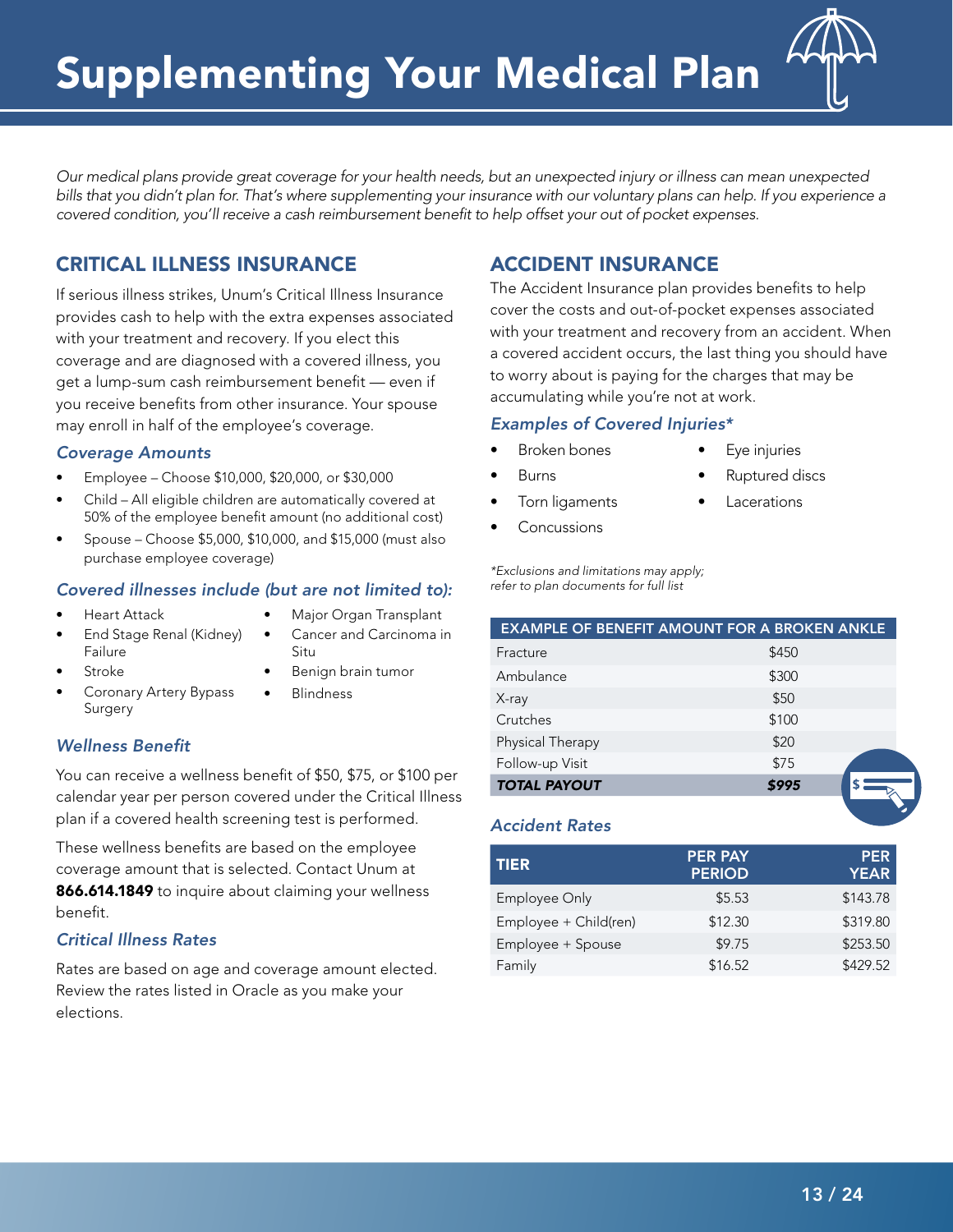<span id="page-13-0"></span>*We offer two dental plans through Cigna. You'll see from the chart below, there are differences in coverage, so it's important you choose the plan that is right for your needs. Look at the factors such as the amount you pay for coverage, annual deductible, annual maximum, and your out-of-pocket costs on services.*

#### SAVE MONEY IN THE NETWORK

Although Cigna allows you to visit any provider you would like, staying in the Cigna network will provide you with highest level of benefits. Out-of-network providers are allowed to balance bill you for any amount above what Cigna considers "Usual and Customary." Visit **[mycigna.com](http://mycigna.com)** or log on to the myCigna® mobile app to see who is in the network.

|                                                     | <b>CIGNA DENTAL PLANS</b>                                                   |                                                                            |
|-----------------------------------------------------|-----------------------------------------------------------------------------|----------------------------------------------------------------------------|
|                                                     | <b>DENTAL PPO PLAN*</b>                                                     | <b>DENTAL LOW PLAN*</b>                                                    |
|                                                     | In-Network                                                                  | In-Network                                                                 |
| Deductible (Single/Family)                          | \$25 per person                                                             | \$100/\$300                                                                |
| Calendar Year Benefits Maximum                      | \$2,000 per person                                                          | \$1,250 per person                                                         |
| Preventive Services (2 per year, 6<br>months apart) | Covered 100%, no deductible                                                 | Covered 100%, no deductible                                                |
| Basic Services                                      | Covered 80% after deductible                                                | Covered 50% after deductible                                               |
| Major Services                                      | Covered 80% after deductible                                                | Covered 50% after deductible                                               |
| Dental Implants                                     | Covered 80% after deductible                                                | Covered 50% after deductible                                               |
| Orthodontics                                        | Covered 80% after deductible<br>Coverage for employee and all<br>dependents | Covered 50%, no deductible<br>Coverage for dependent children to<br>age 19 |
| Orthodontics Lifetime Maximum<br>(Plan pays)        | \$2,000 per person                                                          | \$1,250 per child                                                          |

*\*For services provided by a non-network dentist, Cigna Dental will reimburse according to the allowed amount. The dentist may balance bill up to their usual fees.*

| <b>DENTAL PPO PLAN PREMIUMS</b> |                               |                                |                                            |                             |
|---------------------------------|-------------------------------|--------------------------------|--------------------------------------------|-----------------------------|
| <b>Coverage Tier</b>            | <b>Total Cost</b><br>Per Year | <b>Total Cost</b><br>Per Month | <b>Total Cost</b><br><b>Per Pay Period</b> | Your Cost Per Pay<br>Period |
| Single                          | \$706.68                      | \$58.89                        | \$27.18                                    | \$4.30                      |
| 2-Person                        | \$1,426.68                    | \$118.89                       | \$54.87                                    | \$19.56                     |
| Family                          | \$1,999.92                    | \$166.66                       | \$76.92                                    | \$28.52                     |
| 2 Employee Couple Family (each) | \$999.96                      | \$83.33                        | \$38.46                                    | \$7.41                      |

| <b>DENTAL LOW PLAN PLAN PREMIUMS</b> |                                 |                                       |                                     |                             |
|--------------------------------------|---------------------------------|---------------------------------------|-------------------------------------|-----------------------------|
| <b>Coverage Tier</b>                 | <b>Total Cost</b><br>l Per Year | <b>Total Cost</b><br><b>Per Month</b> | Total Cost<br><b>Per Pay Period</b> | Your Cost Per Pay<br>Period |
| Single                               | \$494.64                        | \$41.22                               | \$19.02                             | \$2.96                      |
| 2-Person                             | \$998.64                        | \$83.22                               | \$38.41                             | \$14.26                     |
| Family                               | \$1,399.92                      | \$116.66                              | \$53.84                             | \$19.91                     |
| 2 Employee Couple Family (each)      | \$699.96                        | \$58.33                               | \$26.92                             | \$5.70                      |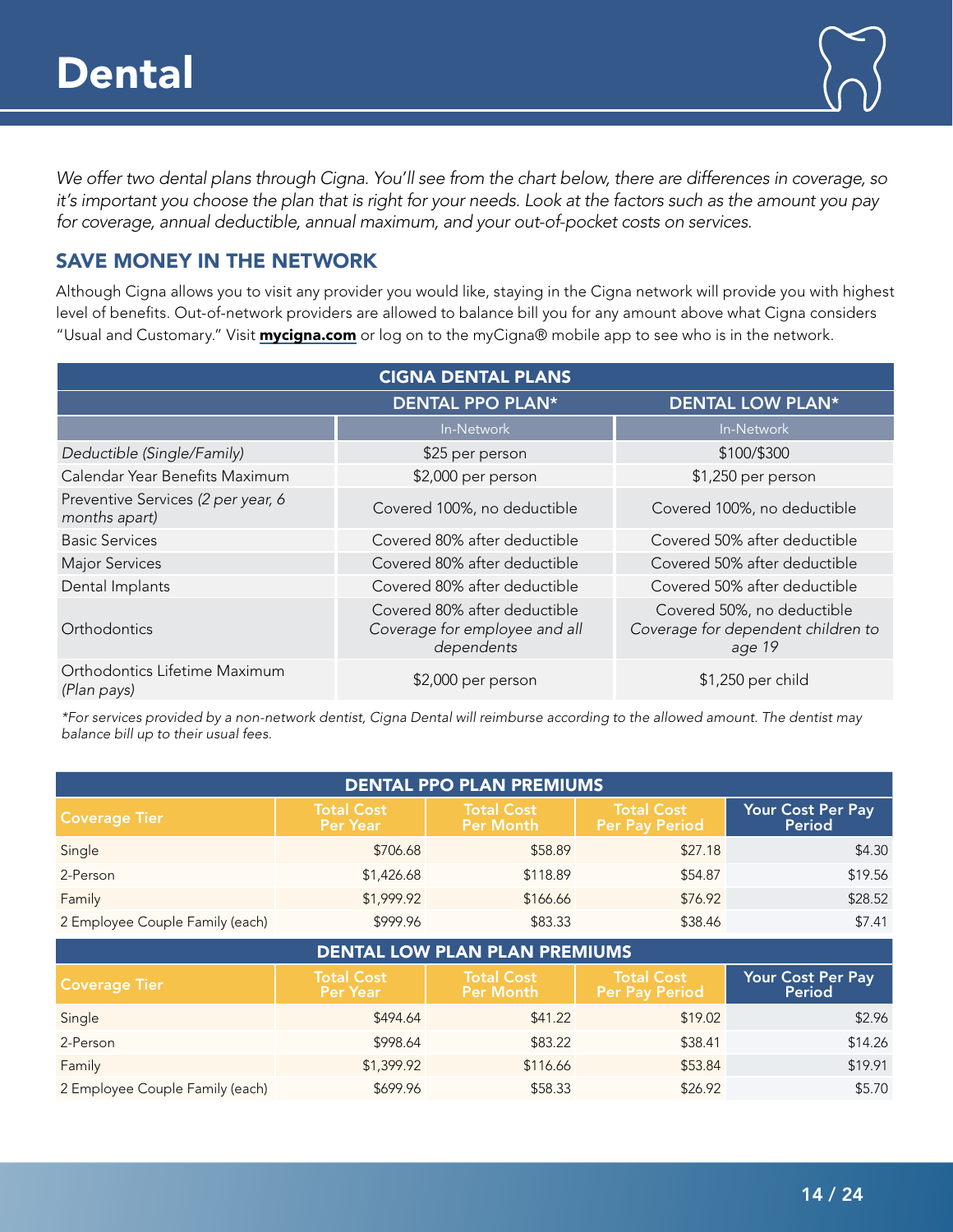

<span id="page-14-0"></span>*You have a choice between two vision plan options, both provided by Vision Service Plan (VSP). There is a Base Plan and an Enhanced Plan with additional benefits. Review the plans and choose which works best for you.* 

#### SAVE MONEY IN THE NETWORK

Remember, you'll save on eyewear and eye care when you see a VSP network doctor. Plus, take advantage of Exclusive Member Extras for additional savings. To learn what doctors are in your network, call 800.877.7195 or visit [vsp.com](http://vsp.com).

| <b>VSP VISION PLANS</b>                                                 |                                                                                                                                                       |                              |                                                                                               |                        |
|-------------------------------------------------------------------------|-------------------------------------------------------------------------------------------------------------------------------------------------------|------------------------------|-----------------------------------------------------------------------------------------------|------------------------|
| <b>VSP ENHANCED PLAN</b><br><b>VSP BASE PLAN</b>                        |                                                                                                                                                       |                              |                                                                                               |                        |
| <b>IN-NETWORK BENEFITS</b>                                              | <b>COPAY</b>                                                                                                                                          | <b>FREQUENCY</b>             | <b>COPAY</b>                                                                                  | <b>FREQUENCY</b>       |
| <b>WellVision Exam</b>                                                  | \$15 for exam and glasses                                                                                                                             | Every<br>calendar year       | \$15 for exam and glasses                                                                     | Every<br>calendar year |
| <b>FRAMES</b>                                                           |                                                                                                                                                       |                              |                                                                                               |                        |
| (Plus up to 20% discount on<br>balance after allowance is<br>exhausted) | Covered by exam copay;<br>\$150 frame allowance                                                                                                       | Every other<br>calendar year | Covered by exam copay;<br>\$200 frame allowance                                               | Every<br>calendar year |
| <b>LENSES</b>                                                           |                                                                                                                                                       |                              |                                                                                               |                        |
| Single vision, lined bifocal,<br>and lined trifocal lenses              | Covered by exam copay                                                                                                                                 | Every<br>calendar year       | Covered by exam copay                                                                         | Every<br>calendar year |
| <b>CONTACT LENSES (IN LIEU OF EYEGLASSES)</b>                           |                                                                                                                                                       |                              |                                                                                               |                        |
| Elective                                                                | \$60 copay for contacts<br>fitting and evaluation;<br>\$150 allowance for contacts                                                                    | Every<br>calendar year       | \$60 copay for contacts<br>fitting and evaluation;<br>\$200 allowance for contacts            | Every<br>calendar year |
|                                                                         |                                                                                                                                                       | <b>EXTRA SAVINGS</b>         |                                                                                               |                        |
|                                                                         |                                                                                                                                                       |                              | Extra \$20 to spend on featured frame brands. Go to vsp.com/offers for details.               |                        |
| Glasses and Sunglasses                                                  | 30% savings on additional glasses and sunglasses, including lens enhancements,<br>from the same VSP provider on the same day as your WellVision Exam. |                              |                                                                                               |                        |
|                                                                         | Or, get 20% from any VSP provider within 12 months of your last WellVision Exam.                                                                      |                              |                                                                                               |                        |
| Retinal Screening                                                       |                                                                                                                                                       |                              | No more than a \$39 copay on routine retinal screening as an enhancement to a WellVision Exam |                        |
| Laser Vision Correction                                                 | Average 15% off the regular price or 5% off the promotional price;<br>discounts only available from contracted facilities                             |                              |                                                                                               |                        |

| <b>BASE PLAN PREMIUMS</b>       |                               |                                       |                                            |                                    |
|---------------------------------|-------------------------------|---------------------------------------|--------------------------------------------|------------------------------------|
| <b>Coverage Tier</b>            | <b>Total Cost</b><br>Per Year | <b>Total Cost</b><br><b>Per Month</b> | <b>Total Cost</b><br><b>Per Pay Period</b> | <b>Your Cost</b><br>Per Pay Period |
| Single                          | \$98.64                       | \$8.22                                | \$3.79                                     | \$0.76                             |
| 2-Person                        | \$197.04                      | \$16.42                               | \$7.58                                     | \$3.79                             |
| Family                          | \$317.52                      | \$26.46                               | \$12.21                                    | \$6.11                             |
| 2 Employee Couple Family (each) | \$158.76                      | \$13.23                               | \$6.11                                     | \$1.95                             |

| <b>ENHANCED PLAN PREMIUMS</b>   |                               |                                       |                                            |                                    |
|---------------------------------|-------------------------------|---------------------------------------|--------------------------------------------|------------------------------------|
| <b>Coverage Tier</b>            | <b>Total Cost</b><br>Per Year | <b>Total Cost</b><br><b>Per Month</b> | <b>Total Cost</b><br><b>Per Pay Period</b> | <b>Your Cost</b><br>Per Pay Period |
| Single                          | \$159.00                      | \$13.25                               | \$6.12                                     | \$1.22                             |
| 2-Person                        | \$317.76                      | \$26.48                               | \$12.22                                    | \$6.11                             |
| Family                          | \$512.28                      | \$42.69                               | \$19.70                                    | \$9.85                             |
| 2 Employee Couple Family (each) | \$256.14                      | \$21.35                               | \$9.85                                     | \$3.15                             |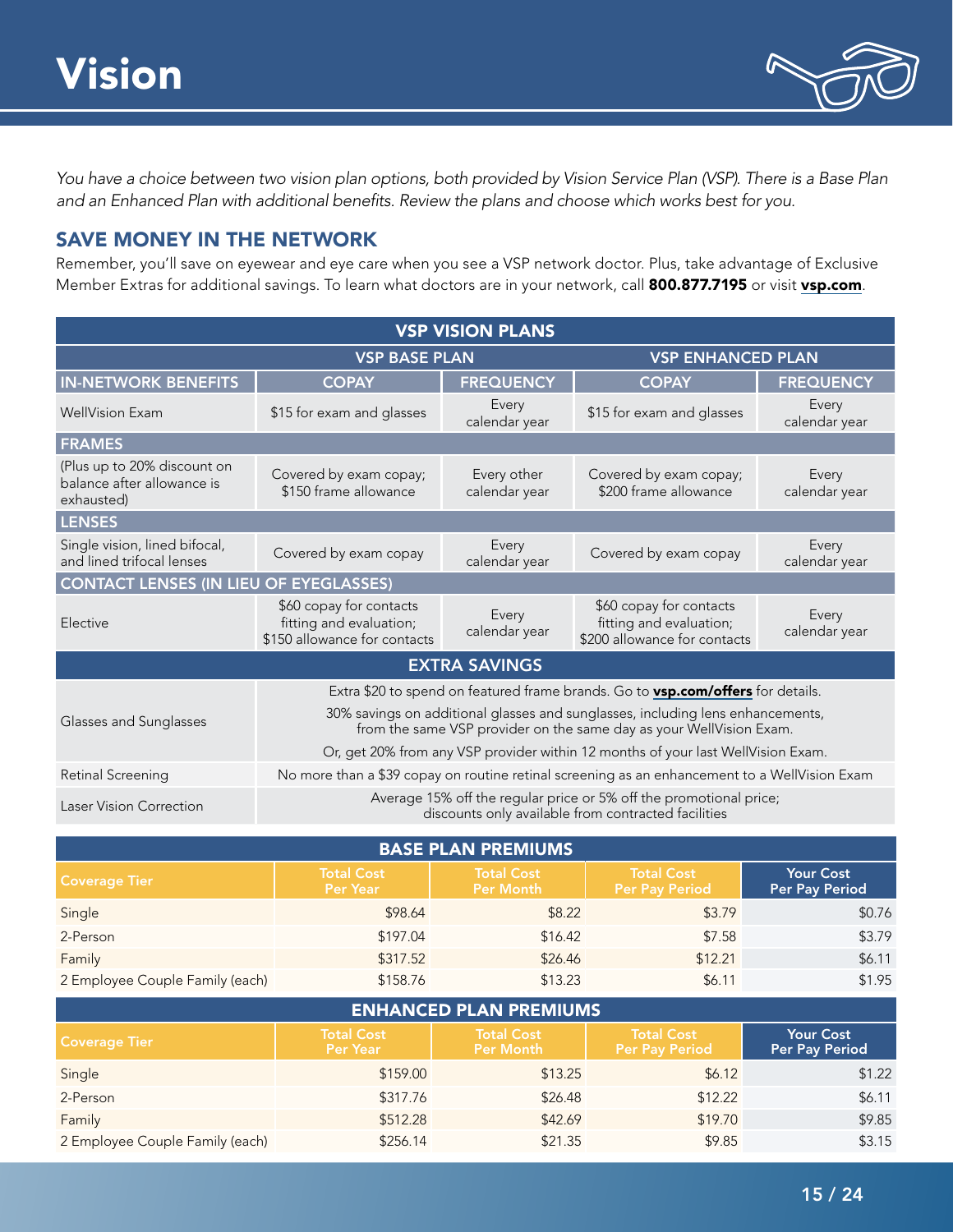

#### <span id="page-15-0"></span>HEALTHCARE FSA

A Flexible Spending Account (FSA) allows you to set aside money from your paycheck before income taxes are withheld. This money is available to pay for eligible medical, dental, and vision expenses, such as copayments, deductibles, eyeglasses, contact lenses and other health-related expenses that are not reimbursed by insurance.

If you or your spouse are enrolled in a High Deductible Health Plan with a Health Savings Account, you are not eligible to enroll in the regular Healthcare FSA but you can instead elect a Limited Purpose FSA, as described below.

#### *How It Works*

You decide how much to contribute to your Health Care FSA each year, up to \$2,750.\* Your annual election will be divided by the number of pay periods and deducted evenly on a pre-tax basis from each paycheck throughout the plan year.

#### *Rollover Feature*

Covid-related legislation passed in December 2020 allows for an unlimited rollover of remaining FSA funds from 2021 into 2022.

#### LIMITED PURPOSE FSA (HDHP PARTICIPANTS ONLY)

If you are enrolled in a High Deductible Health Plan, you may enroll in a Limited Purpose FSA. The annual contribution limit for this plan is \$2,750.

You would use these funds to pay for eligible dental and vision expenses, preserving the money in your HSA for medical expenses, including IRS contribution limits and an unlimited fund rollover for remaining funds from 2021 into 2022.

#### DEPENDENT CARE FSA

The Dependent Care FSA allows you to set aside money from your paycheck on a pre-tax basis for daycare expenses to allow you and your spouse to work or attend school full-time. Eligible dependents are your tax dependent children under 13 years of age or a child over 13, spouse or elderly parent residing in your home, who is physically or mentally unable to care for himself or herself.

#### *How Much Can I Contribute to a Dependent Care FSA?*

Under the Dependent Care FSA, if you are married and file a joint return, or if you file a single or head of household return, the annual IRS limit is \$5,000. If you are married and file separate returns, you can each elect \$2,500 for the plan year. You and your spouse must be employed or your spouse must be a full-time student to be eligible to participate in the Dependent Care FSA.

#### *Eligible Expenses*

Some examples of eligible Dependent care Expenses include day care facility fees, before and after-school care, in-home babysitting fees (income must be reported by your care provider on their tax return), and elder care.

#### *Things to Consider Before You Contribute to A Dependent Care FSA*

- Due to Covid-related legislation you can rollover unused Dependent Care FSA funds from 2021 into 2022.
- You cannot take income tax deductions for expenses you pay with your Dependent Care FSA.
- You cannot stop or change contributions to your Dependent Care FSA during the year unless you have a change in status consistent with your change in contributions.

#### CLAIMS REIMBURSEMENT

You can access your FSA funds through the plan administrator's website at **[naviabenefits.com](http://mycafeteriaplan.com)**. Learn more about managing your account [on page 17.](#page-16-1)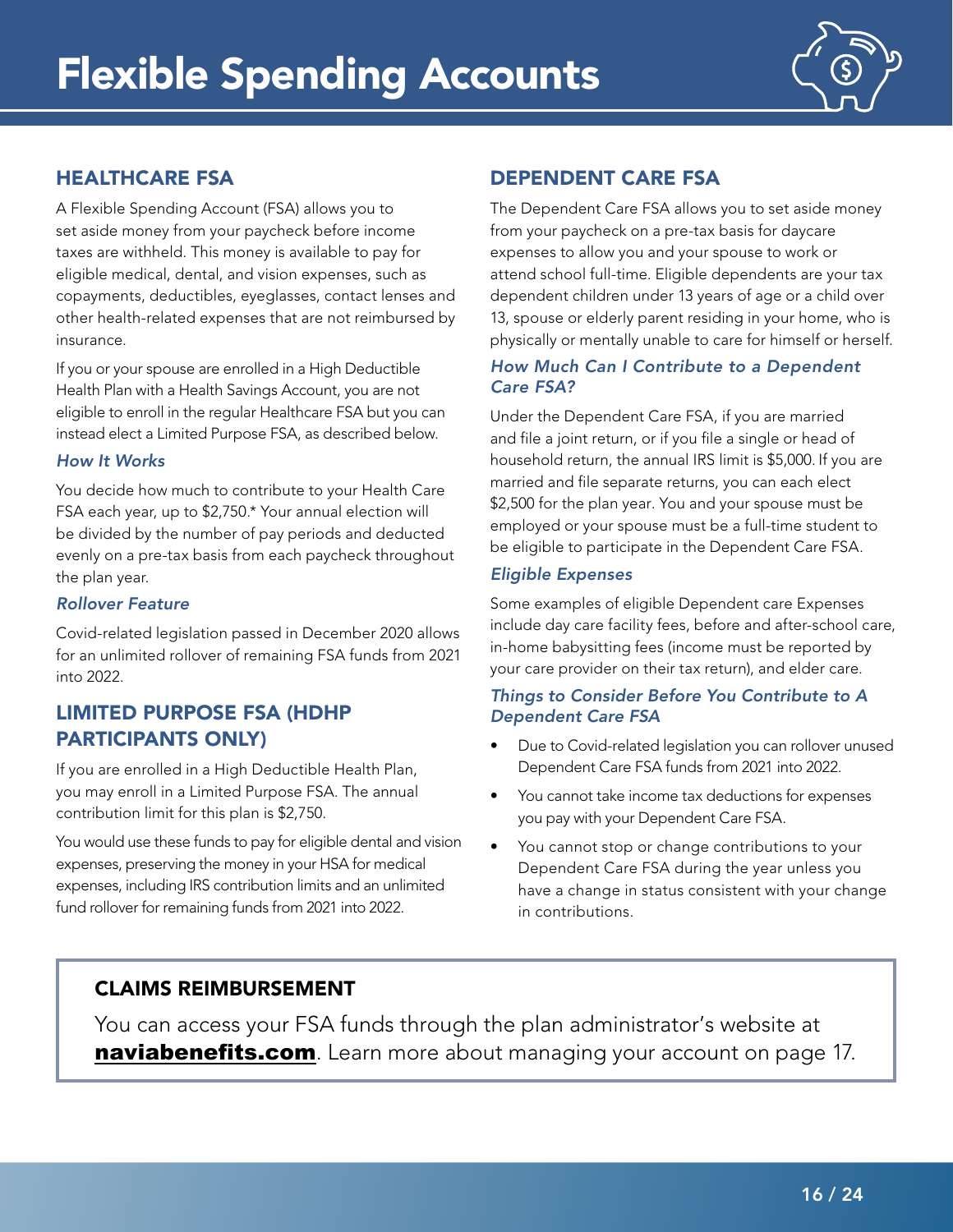

#### <span id="page-16-1"></span><span id="page-16-0"></span>ACCESS YOUR FUNDS WITH THE FLEX CARD

The "Flex Card" is a debit card. It can be used to access funds in your Health Care and Dependent Care Flexible Spending Accounts.

Every participant in the FSA plan will be issued a Flex Card. By allowing immediate access to funds in your FSA, your Flex Card helps with cash flow.

**IMPORTANT:** FSA claims need to be substantiated and therefore you should save all receipts from Flex Card transactions.

If you choose not to use the "Flex Card" you may use the app or send in paper claims forms with the proper documentation for reimbursement.

#### VIEW YOUR FSA BALANCE AND MANAGE YOUR ACCOUNT ONLINE

You can access your FSA balances online and submit claims information using the Navia website at www.**[naviabenefits](http://www.mycafeteriaplan.com)**.com. Follow the steps below to register as a first-time user.

- 1. Go to www.**[naviabenefits](http://www.mycafeteriaplan.com)**.com
- 2. Click "register"

## Contact customer service if you

need help filing a claim.

- [customerservice@](mailto:customer_service%40mycafeteriaplan.com?subject=)**naviabenefits**.com
- **800.669.3539**

#### FILING A CLAIM

#### *Step One - Prepare*

- 1. Confirm that the expense is eligible to be reimbursed (check Publications 502 and 503 at [www.IRS.gov](http://www.IRS.gov))
- 2. Gather documentation and/or explanations of benefits (EOB)
- 3. Be sure the documentation you submit includes:
	- Provider name and address
	- Patient name
	- Description of service
	- Date of service
	- Amount charged

#### *Step 2 - Submit*

Choose one of the methods below to submit your claim.

#### ONLINE

- Log on to your account at www.**[naviabenefits](http://www.mycafeteriaplan.com)**.com
- Click "login"
- Enter your claim and upload documentation

#### MOBILE

- Install the myNavia On-the-Go app on your smartphone
- Log in with your username and password and file your claim

• Enter the claim information and attach a picture of your documentation

#### MAIL

- Download a claim form at www.**[naviabenefits](http://www.mycafeteriaplan.com)**.com
- Print, complete, and sign your claim form
- Attach a copy of your supporting documentation
- Mail your claim form and documentation to:

#### Navia Benefit solutions

Attention: Claims PO Box 53250 Bellevue, WA 98015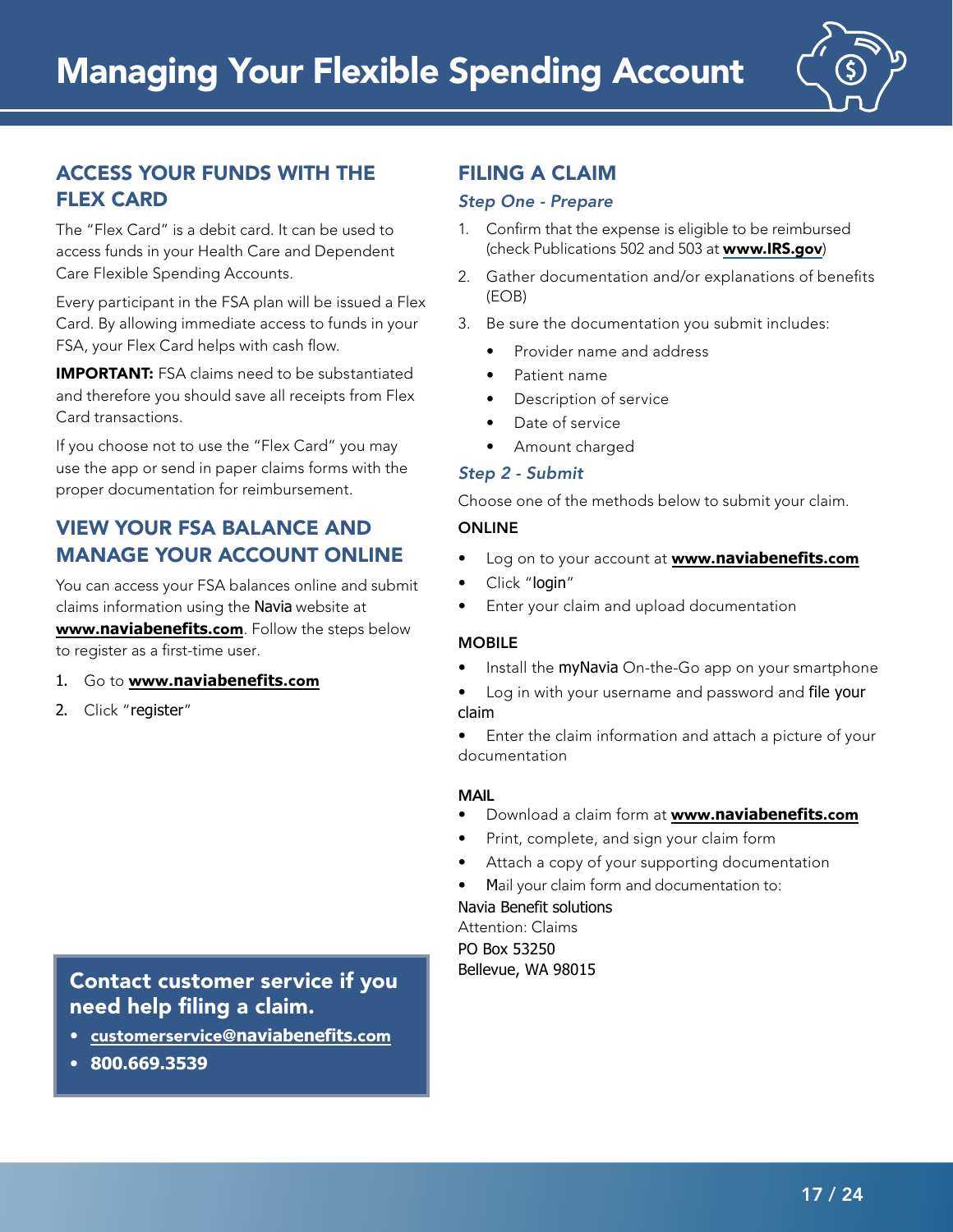#### <span id="page-17-0"></span>CORE LIFE AND AD&D

For eligible employees, the College pays 100% of the cost of Core Life insurance and Accidental Death & Dismemberment (AD&D) insurance through Unum.

| <b>COVERAGE TYPE</b>                                      | <b>BENEFIT AMOUNT*</b>                                                                     |
|-----------------------------------------------------------|--------------------------------------------------------------------------------------------|
| Term Life Insurance                                       | Core Life Insurance amount<br>("principal sum") is 1.5x annual<br>earnings up to \$600,000 |
| Accidental Death<br>and Dismemberment<br>Insurance (AD&D) | AD&D Insurance amount ("principal<br>sum") is 1.5x annual earnings up to<br>\$600,000      |

*\* At age 70, benefits reduce to 65% of covered amount. At age 75, benefits reduce to 50% of covered amount.*

The Core Life and AD&D benefit premiums are paid by the College, however, the imputed cost of coverage is taxable under federal law. FICA, state and federal taxes based on the imputed cost of coverage over \$50,000 is determined by using an IRS chart with your age and the dollar amount, and withheld from pay.

*In most cases the tax you pay on the benefit is much less than it would cost you to purchase the insurance on your own.* 

## Remember, it is important to keep your beneficiary information up-to-date.

Please be sure to verify or update this information during Open Enrollment or when there is a status change. Examples of when you may want to update your beneficiaries are birth, adoption, marriage, or divorce. Beneficiaries for life insurance are tracked and updated in Oracle.

#### SHORT-TERM DISABILITY

Short-Term Disability (STD) provides you with income when you are unable to work due to an illness, injury, or maternity. This coverage is paid for by the College and all claims are administered by Unum.

| <b>GROUP</b>      | <b>BENEFIT DETAILS</b>                                             |
|-------------------|--------------------------------------------------------------------|
| Faculty and Staff | Up to 60% of bi-weekly earnings<br>(less state disability, if any) |

Short-Term Disability benefit payments are made through payroll, which means your normal benefit deductions will still occur. Short-Term Disability benefits may begin once:

- An individual has been out for 14 consecutive days for an illness or injury (this is called the elimination period)
- The appropriate paperwork has been filed with Unum
- Unum has approved the illness or injury as a disability

Unum will determine your benefit based upon your disability and the physician's diagnosis. After a two-week elimination period STD pays 60% of pre-disability wages for up to 24 weeks.

#### LONG-TERM DISABILITY

Long-Term Disability (LTD) provides you with income when you are unable to work due to a disability. This coverage is provided to you by the College at no cost to you. All claims are administered by Unum. LTD payments are 60% of wages up to \$10,000 per month. Payments are made directly to you by Unum.

Long-Term Disability will begin once:

- The elimination period of 180 days (length of STD) has been met
- The appropriate paperwork has been completed and submitted to Unum
- Unum has approved the disability request
- Unum will determine your disability benefits based upon the disability and the physician's diagnosis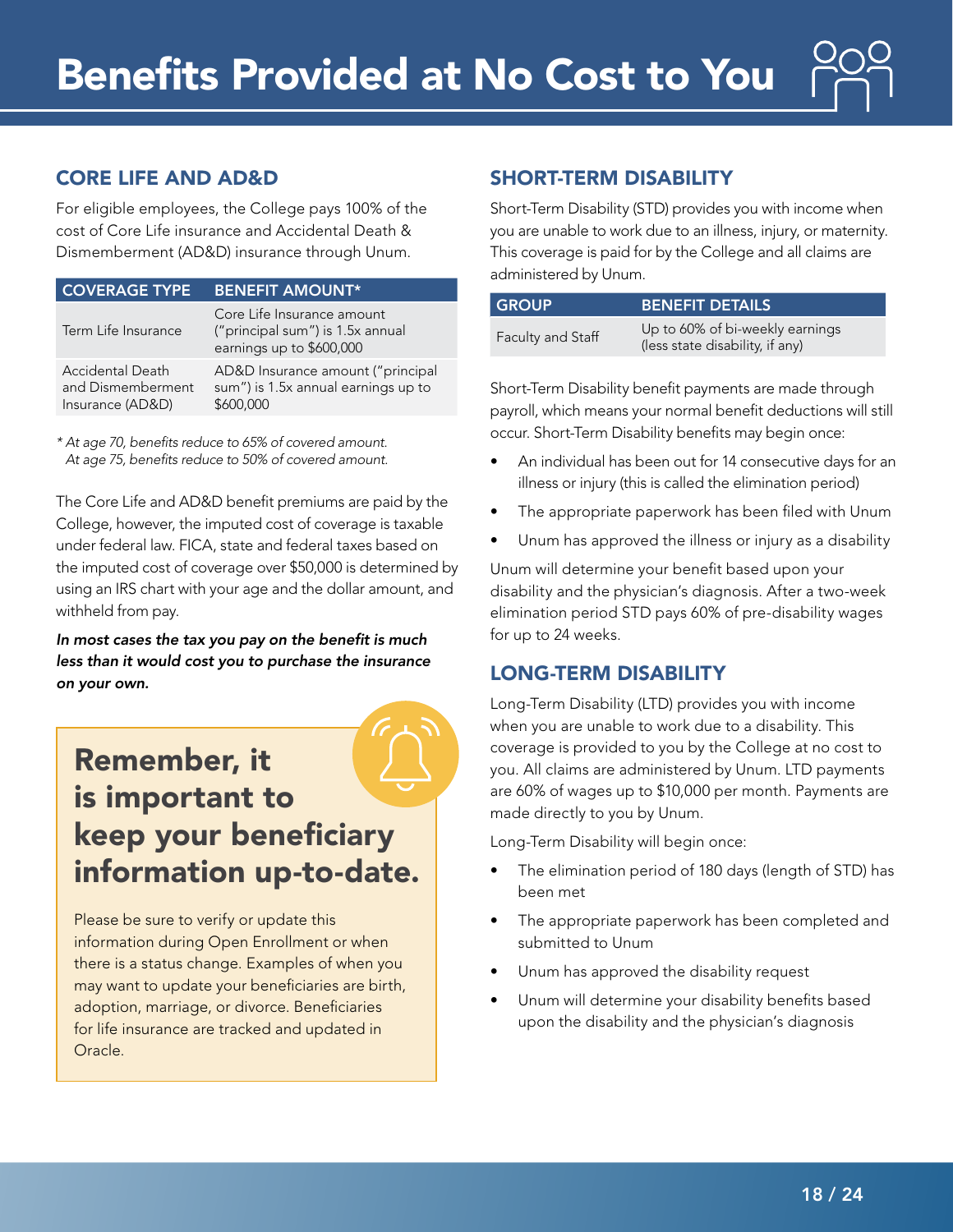

#### <span id="page-18-0"></span>VOLUNTARY LIFE AND AD&D

In addition to the College-provided benefits, you may purchase additional or "Voluntary" Life and Accidental Death and Dismemberment insurance for yourself, your spouse/partner, and your child(ren). You pay the full cost of any voluntary insurance plan coverage, which is deducted from your paycheck on an after-tax basis. In order to purchase spouse and child(ren) coverage, you must enroll in coverage for yourself.

| <b>COVERAGE</b><br><b>TYPE</b>   | <b>BENEFIT AMOUNT*</b>                                                                                                                                          |
|----------------------------------|-----------------------------------------------------------------------------------------------------------------------------------------------------------------|
| Employee Life<br>Insurance       | Choose \$10,000 to \$500,000, not to exceed<br>5x your basic annual earnings. Guaranteed<br>issue amount is \$200,000 for newly eligible<br>employees.          |
| Spouse/Partner<br>Life Insurance | Choose \$5,000 to \$500,000, not to exceed<br>100% of the employee voluntary life amount.<br>Guaranteed issue amount is \$25,000 for newly<br>eligible spouses. |
| Child Life<br>Insurance          | Birth to 6 months: \$1,000;<br>Over 6 months: \$1,000 to \$10,000 in<br>Increments of \$1,000.                                                                  |

*\* At age 70, benefits reduce to 65% of covered amount. At age 75, benefits reduce to 50% of covered amount.*

#### *Evidence of Insurability (EOI) is required in the following situations:*

- If you newly enroll during annual Open Enrollment
- If you enroll after your initial eligibility period
- If you increase your coverage beyond the Guaranteed Issue Amount
- If you do not have existing coverages under this plan, your application for coverage is subject to Evidence of Insurability.

An electronic link will be sent to you for you to complete the Evidence of Insurability form. This form is submitted directly to Unum. Rates are determined by your age and the amount of coverage you elect.

| <b>VOLUNTARY LIFE BI-WEEKLY RATES</b> |                    |                    |  |  |  |
|---------------------------------------|--------------------|--------------------|--|--|--|
| <b>AGE</b>                            | <b>EMPLOYEE</b>    | <b>SPOUSE</b>      |  |  |  |
|                                       | PER \$10,000       | <b>PER \$5,000</b> |  |  |  |
| < 25                                  | \$0.40             | \$0.26             |  |  |  |
| 25 to 29                              | \$0.40             | \$0.26             |  |  |  |
| 30 to 34                              | \$0.49             | \$0.29             |  |  |  |
| 35 to 39                              | \$0.68             | \$0.37             |  |  |  |
| 40 to 44                              | \$0.99             | \$0.55             |  |  |  |
| 45 to 49                              | \$1.65             | \$0.97             |  |  |  |
| 50 to 54                              | \$2.74             | \$1.60             |  |  |  |
| 55 to 59                              | \$4.02<br>\$2.32   |                    |  |  |  |
| 60 to 64                              | \$5.18             | \$3.61             |  |  |  |
| 65 to 69                              | \$9.76             | \$6.75             |  |  |  |
| 70 to 74                              | \$17.29            | \$11.91            |  |  |  |
| $75+$                                 | \$32.31            | \$22.41            |  |  |  |
| Child Monthly Rate                    | \$0.32 per \$1,000 |                    |  |  |  |

| <b>VOLUNTARY AD&amp;D BI-WEEKLY RATES</b> |                    |                    |  |  |  |
|-------------------------------------------|--------------------|--------------------|--|--|--|
| <b>EMPLOYEE</b>                           | <b>SPOUSE</b>      | <b>CHILD</b>       |  |  |  |
| PER \$10,000                              | <b>PER \$5,000</b> | <b>PER \$1,000</b> |  |  |  |
| \$0.12                                    | \$0.06             | \$0.02             |  |  |  |

#### WHOLE LIFE INSURANCE

Whole Life insurance can provide financial support for families after the death of a loved one. Coverage is available for your dependents, even if you don't elect coverage for yourself. This coverage provides protection for a lifetime, with guaranteed renewal year after year. If you purchase this coverage, rates will not go up as you age, and coverage is portable, so you can keep it even if you leave the College, as long as you continue making payments to Unum. Whole Life rates will be provided at the time of enrollment. If you have questions or would like to enroll in this benefit, please contact Unum at 800.503.1106.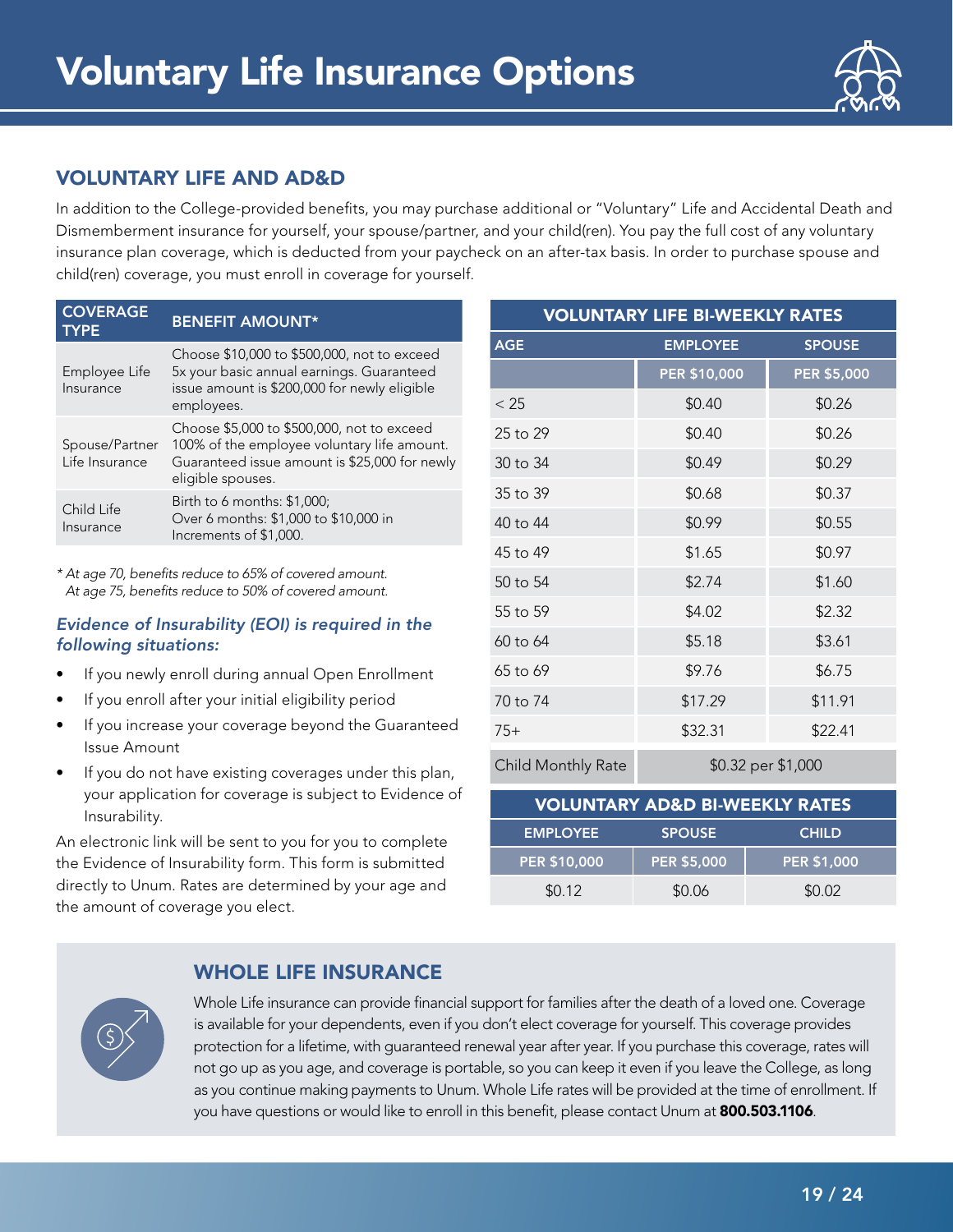## <span id="page-19-0"></span>Well-being: Supporting you to bring your best self to life everyday



Middlebury College and the Green Mountain Higher Education Consortium are committed to supporting your well-being through comprehensive programming and strategic initiatives.

#### OUR THREE OVERARCHING PRIORITIES ARE TO:

- 1. Foster an environment that makes the healthy choice the easy choice
- 2. Foster an inclusive and engaging culture of well-being
- 3. Educate and empower employees to effectively manage and utilize the health care system

#### WELLBEING PROGRAMS

Some of our programs and initiatives include the Omada/ Cigna Diabetes Prevention Program, comprehensive employee and family assistance programs, fitness and well-being challenges, virtual mental and behavioral health support, mindfulness workshops, fitness and yoga classes, cooking and art classes, health coaching, annual flu clinics and department specific programming. Faculty and staff can also get a discounted membership to The Edge for \$20/month.

#### TO FIND OUT MORE ABOUT WHAT'S AVAILABLE:

- Check out the school specific [resource guides](https://gmhec.org/well-being-resource-guides/) on the GMHEC Well-Being web page.
- Sign up for the "What's on tap for well-being?" newsletter and be the first to know about what's coming up. To sign up, send "sign up for newsletter" to [wellbeing@gmhec.org](mailto:wellbeing%40gmhec.org?subject=Sign%20Up%20For%20Newsletter)
- Check out our **[events calendar](https://gmhec.org/gmhec-well-being-calendar/)** (password is GMHECWell-being)

### LEARN MORE ABOUT GMHEC WELL-BEING RESOURCES:

[https://www.gmhec.org/category/](https://www.gmhec.org/category/well-being/resources/) [well-being/resources/](https://www.gmhec.org/category/well-being/resources/)

#### FOCUSING ON MENTAL HEALTH

Cigna has some wonderful resources available to support you to manage life's many challenges.

You can find information about all of Cigna's behavioral health and lifestyle management programs at <https://cignabehavioralprograms.com/CTBH/>.



TALKSPACE: Utilize your behavioral health benefits to virtually connect with a Talkspace licensed therapist via live video and private texting as well as access online resources via the Talkspace app. Go to **[mycigna.com](http://mycigna.com)** and click on the [Talkspace link](http://www.talkspace.com/cigna) to schedule an assessment.



IPREVAIL: A digital therapeutics program designed by experienced clinicians to help you take control of the stresses of everyday life and challenges. iPrevail helps you overcome feelings of anxiety and loneliness, reduce negativity and feelings of depression, decrease stress from relationships, work and daily life and build resilience and positivity. To sign up, go to [mycigna.com](http://mycigna.com), stress and emotional wellness page and click on the iPrevail link.

HAPPIFY: A free app with science-based games and activities that are designed to help you defeat negative thoughts, gain confidence, reduce stress and anxiety, increase mindfulness and emotional well-being and boost health and performance. To learn more, visit **[mycigna.com](http://mycigna.com)** and click on Happify.

#### CIGNA DIABETES PREVENTION PROGRAM

More than 1 in 3 American adults have prediabetes and without meaningful intervention, 30% of those individuals will develop type 2 diabetes. We are now offering a solution to help: The Cigna Diabetes Prevention Program in collaboration with **Omada** - A CDC recognized digital lifestyle and behavior change program focused on reducing the risk of diabetes through health weight loss and lifestyle changes.

HOW DO I PARTICIPATE? If you are over the age of 18, have a body mass index over 25 or have a diagnosis of prediabetes, high triglycerides, low HDL cholesterol, blood pressure or high blood sugar, you may qualify. To learn more and see if you're eligible, go to [https://go.omadahealth.com/middlebury.](https://go.omadahealth.com/middlebury)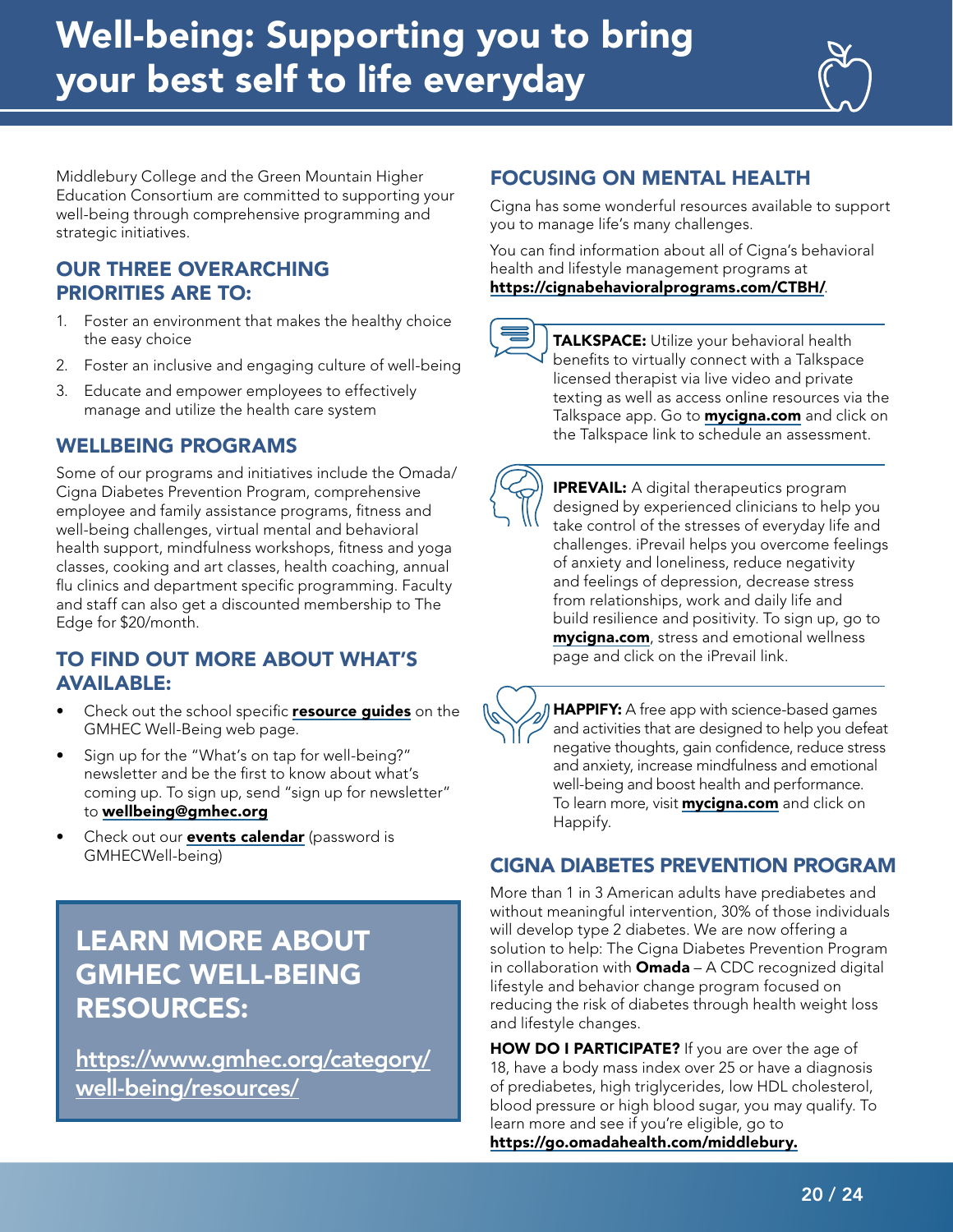

<span id="page-20-0"></span>*Beginning January 1, 2022, Middlebury College is pleased to offer employees and their families a local, free, independent Employee and Family Assistance Program (EAP) through Invest EAP.*

No one is immune from life's challenges. Family dynamics, worries over illness, money, work/life balance, substance abuse: you name it, and the EAP can help. Invest EAP is a confidential clinical and wellbeing nonprofit with a personalized approach to providing counseling and resources to your entire household. No problem is too big or too small.

#### FINANCIAL AND LEGAL HELP

Free referrals to attorneys and free advice from financial professionals ready to help with your needs.

#### COUNSELING

Solution-focused sessions help you with any problem you may be facing: parenting, divorce, anxiety, depression, and more.

#### BEHAVIORAL HEALTH

There is no health without mental health. Our approach takes a holistic approach to your total wellbeing and increases your resiliency.

#### LIFE RESOURCES

Unlimited consultation, assessment, and customized referrals for major life issues such as childcare, eldercare, adoption, housing, transportation, and more.

### CONTACT THE EAP FOR ASSISTANCE *ANYTIME*

Not sure what to do about a problem or who to turn to? Not sure if it's something the EAP can help with? Call anyway!

Their approach is positive and proactive and they offer services to answer any need. We encourage you to explore this free, confidential support.



### 866.660.9533

*toll-free 24/7/365 hotline for all EAP services*



#### [www.investEAP.org](http://www.investEAP.org)

*PASSWORD: "middlebury" for VT employees, "miis" for MIIS employees*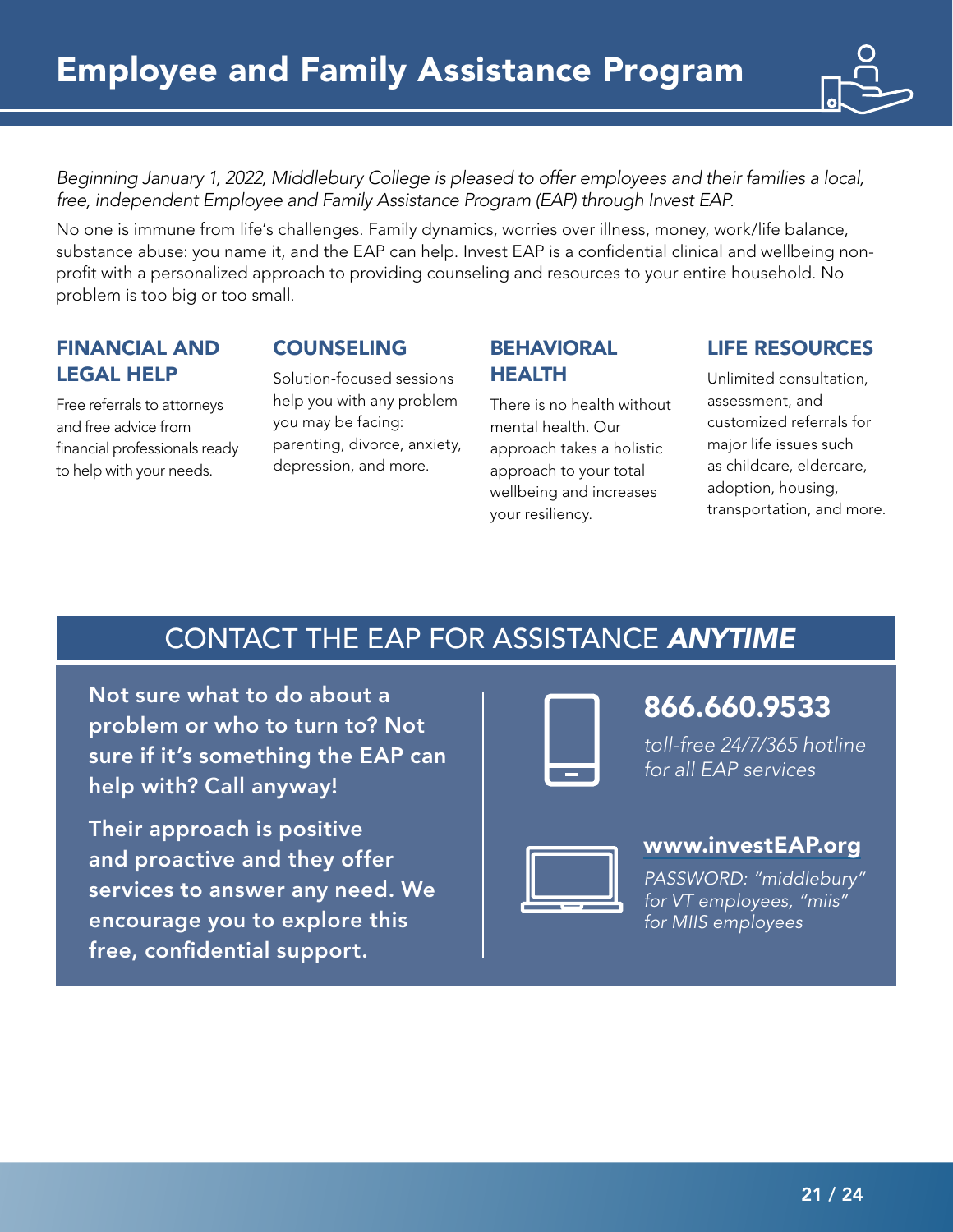

#### <span id="page-21-0"></span>STRESS LESS AND SAVE MORE WITH YOUR FINANCIAL WELLNESS PROGRAM

With your employer-paid benefit, My Secure Advantage (MSA), you have all the resources you need to feel confident about your financial goals in any stage of life – be it growing a family, buying a house, caring for aging parents, or planning retirement.

#### TRANSFORMING YOUR FINANCIAL FUTURE STARTS TODAY

The mentors at MSA are not just financial gurus, they are there to coach and provide personalized guidance to help you lean new skills and stay accountable to your goals.

#### *Contact MSA to get started:*

- Call 888.724.2326
- Go to [middlebury.](http://middlebury.mysecureadvantage.com) [mysecureadvantage.com](http://middlebury.mysecureadvantage.com)

#### CHECK OUT THESE VIDEOS TO LEARN MORE!





#### *TAKE ADVANTAGE OF THESE GREAT RESOURCES!*

#### 90 DAYS OF MONEY **COACHING**

- Finally, a mentor for your money
- Professional, unbiased, confidential
- Trustworthy support & accountability
- No sales environment focus is on helping you
- Address life events, goals & challenges
- Ongoing, telephonic consultations
- Team approach with access to topic specialists

#### ASSESSMENT & ACTION **PLAN**

- Get a financial check-up to see where you stand
- Receive a personalized action plan based on your results
- Action plan provides relevant resources and next steps for ongoing success
- Track your financial well-being score over time to see your progress

#### MEMBER WEBSITE

- Private & personalized
- Available year-round
- Schedule appointments
- Upload & share documents
- Watch video courses
- Access forms, calculators & coach notes

#### WALLET

- See all of your accounts in one place
- Track spending & monitor cash flow
- Make informed decisions with 24/7 visibility
- Edit, split, sort & filter transaction history
- Safe & secure with bank-level security
- Co-browse with your Money Coach

#### CREDIT SCORE & CREDIT REPORT

- Single bureau credit score (updated every 30 days) & credit report (updated annually)
- Won't hurt credit score & it's confidential
- Help accessing other bureaus
- 24/7 credit & identity monitoring, available during your 90-day coaching period
- Fraud alerts, via text and email, for suspicious activity

#### EDUCATION

- On-site classes, monthly webinars, workshops & live forums
- Topics covering virtually all areas of finance & related life events
- Presented by money coaches who specialize in subject matter
- Webinar recordings & handouts accessible via the website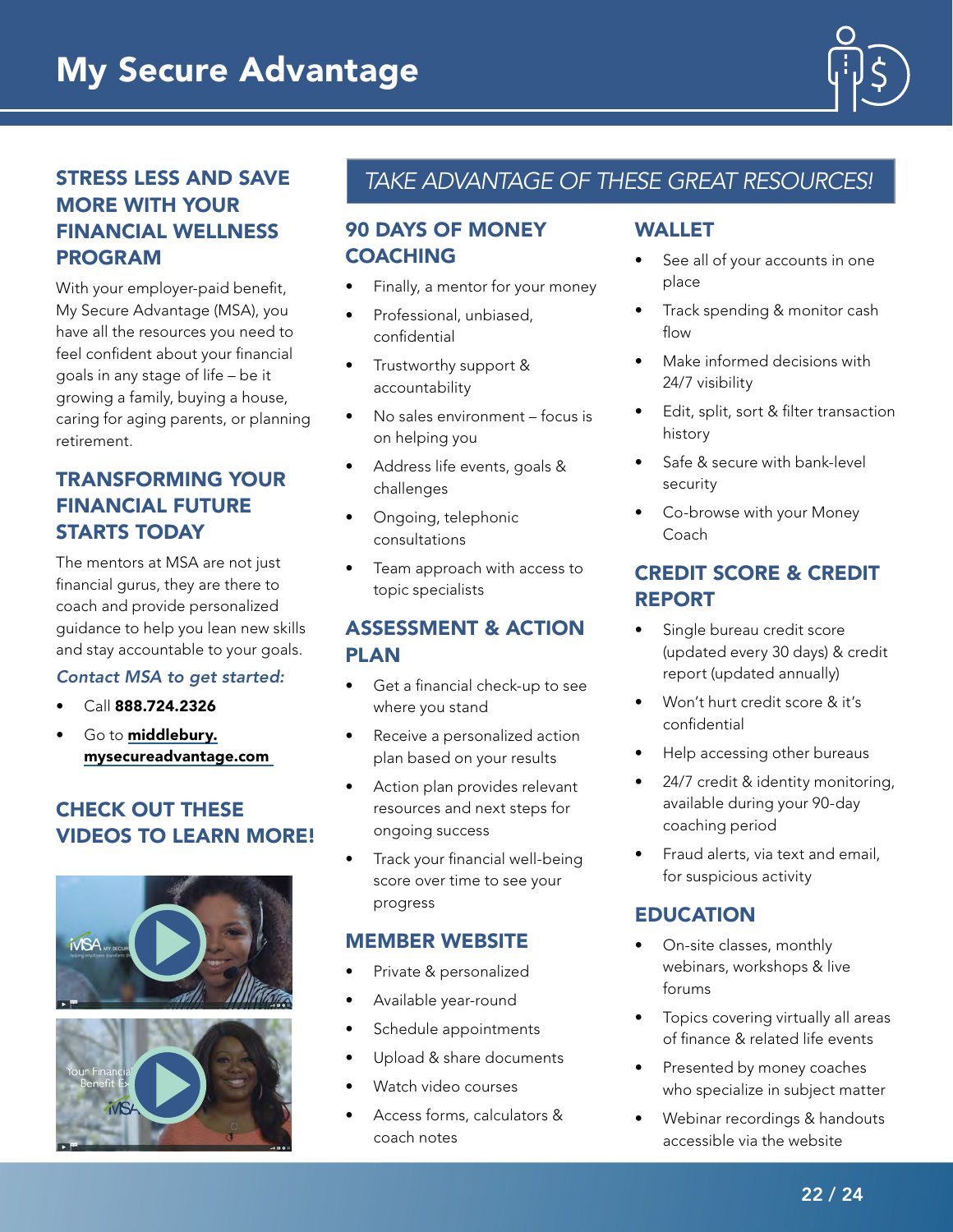

#### <span id="page-22-0"></span>CORE PLAN

Participation in the Core Plan is a mandatory condition of employment for benefits-eligible employees age 21 and older. Your contribution level changes over time, as shown below. The plan includes generous contributions from the college!

Employee contributions in Core plan are made on a tax-deferred basis. There is full and immediate vesting of all employee and employer contributions. Investments default into the TIAA Life Cycle Fund. At any time, employees can opt to instead manage their own investments among options in the plans, which include fixed and variable annuities and mutual funds. For more details, visit [www.tiaa.org/public/tcm/middleburycollege](http://www.tiaa.org/public/tcm/middleburycollege).

| <b>CORE PLAN CONTRIBUTIONS</b> |                     |                              |                              |  |  |  |
|--------------------------------|---------------------|------------------------------|------------------------------|--|--|--|
| <b>YEARS OF SERVICE</b>        | <b>EMPLOYEE AGE</b> | <b>EMPLOYEE CONTRIBUTION</b> | <b>EMPLOYER CONTRIBUTION</b> |  |  |  |
| 0-2                            | $21+$               | 3%                           | 3%                           |  |  |  |
|                                | $21 - 44$           | 3%                           | 9%                           |  |  |  |
|                                |                     | 6%                           | $11\%*$                      |  |  |  |

*Special rules apply for rehires and for employees who otherwise incurred a break-in-service. See HR or the SPD for details.*

*A new employee may qualify to go directly to the 9% or 11% employer contribution level if the employee had participated in a 401a, 401k, or 403b plan with a previous employer within 6 months of the date of hire with Middlebury AND that previous employer contributed in excess of 3% to the retirement plan. Restrictions apply: See HR or the SPD for details.*

*\*NOTE: Middlebury Undergraduate College employees hired prior to July 3, 2017 may be eligible for a 15% employer contribution upon reaching age 45.*

#### VOLUNTARY PLAN 403(b)

If you want to make additional contributions outside of what you automatically set aside through the Core plan, the College offers a 403(b) retirement plan option.

#### *How Much Can I Set Aside?*

The 403(b) plan allows you to put aside up to 100% of your earnings, pre-tax, through bi-weekly payroll deduction up to the annual IRS maximum.

#### *Does Middlebury Contribute to My 403(b)?*

No, the 403(b) is for additional employee contributions only.

#### *When Can I Enroll or Change my Contributions?*

You can start, stop or change 403(b) contributions at the beginning of any pay period by making your change in Oracle.

#### SALARY DEFERRAL SUPPLEMENTAL PLAN 457(b)

Certain employees who meet the salary threshold may also be eligible to defer income into the salary deferral supplemental retirement plan, a 457(b). Contact [benefits@gmhec.org](mailto:benefits@gmhec.org) or 802.443.5485 for details.